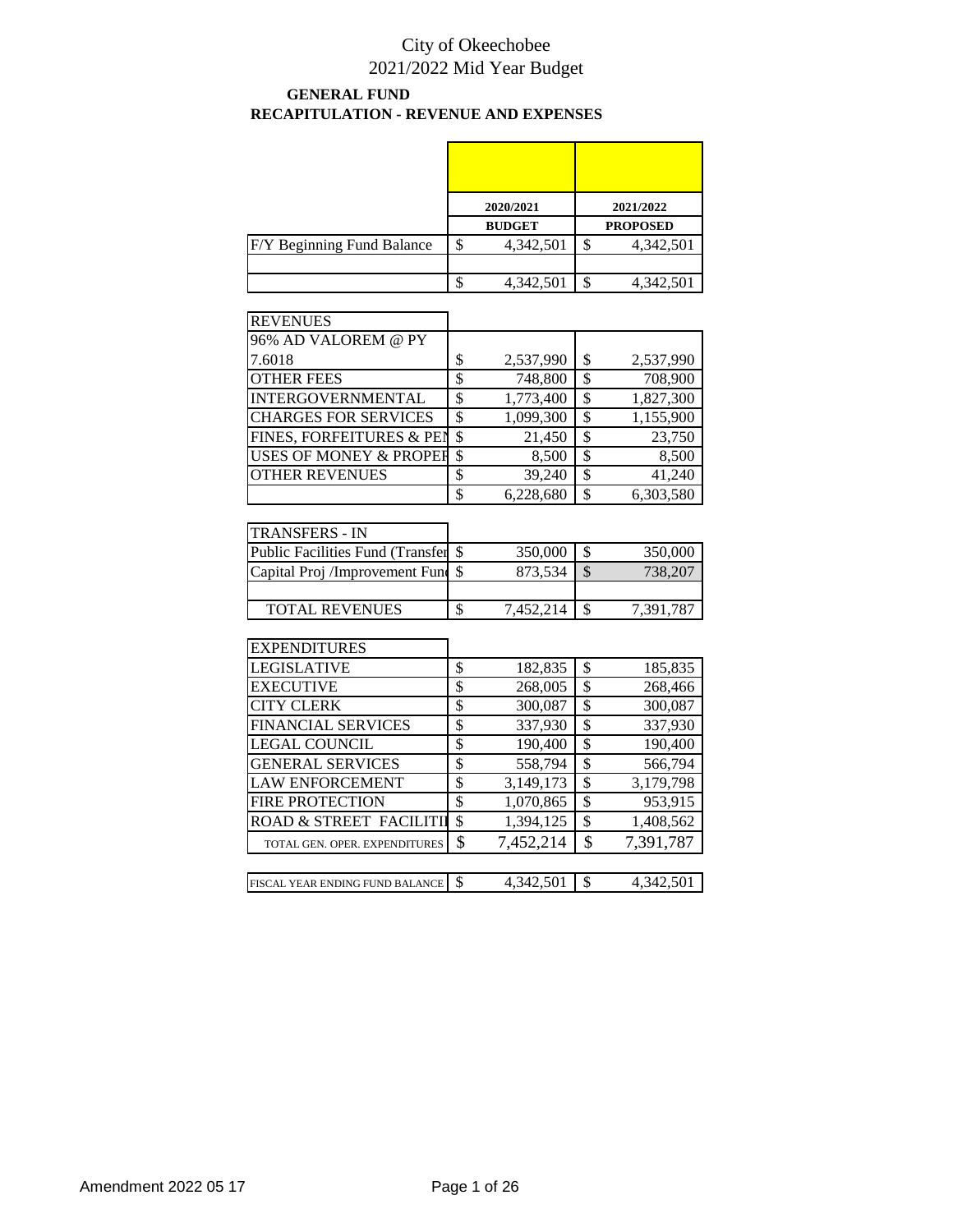#### **GENERAL FUND**

#### **RECAPITULATION - REVENUE AND EXPENSES**

|                                 | 2021/2022     | 2021/2022       |
|---------------------------------|---------------|-----------------|
|                                 | <b>BUDGET</b> | <b>PROPOSED</b> |
| <b>FUND BALANCE</b>             | \$4.342,501   | \$4,342,501     |
| Roll Forward from previous year |               |                 |
|                                 | 4,342,501     | 4,342,501       |

#### **REVENUES**

| <b>TAXES:</b> |                            |                           |           |
|---------------|----------------------------|---------------------------|-----------|
| 311-1000      | 96% AD VALOREM @ PY 7.6018 | $$2,537,990$ $$2,537,990$ |           |
|               | <b>TOTAL</b>               | 2,537,990                 | 2,537,990 |

| <b>OTHER FEES:</b> |                                      |               |    |         |
|--------------------|--------------------------------------|---------------|----|---------|
| 312-5100           | Fire Insurance Premium               | \$<br>45,000  | \$ |         |
| 312-5200           | Casualty Insurance Prem Tax (Police) | \$<br>62,000  | \$ | 62,000  |
| 314-1000           | <b>Utility Tax-Electric</b>          | \$<br>525,600 | S  | 525,600 |
| 314-4000           | Utility Tax/Natural Gas              | \$<br>20,500  | \$ | 23,700  |
| 314-8000           | Utility Tax/Propane                  | \$<br>18,700  | \$ | 20,100  |
| 316-0000           | Prof & Business Tax Receipt          | \$<br>73,000  | \$ | 73,500  |
| 319-0000           | Public Service Fee                   | \$<br>4,000   | \$ | 4,000   |
|                    | <b>TOTAL</b>                         | \$<br>748,800 | \$ | 708,900 |

|          | <b>INTERGOVERNMENTAL REVENUES:</b> |                 |     |           |
|----------|------------------------------------|-----------------|-----|-----------|
| 335-1210 | <b>SRS</b> Cigarette Tax           | \$<br>206,000   | \$  | 212,000   |
| 335-1400 | Mobile Home Licenses               | \$<br>12,500    | \$  | 12,500    |
| 335-1500 | Alcoholic Beverage Licenses        | \$<br>5,300     | \$  | 5,300     |
| 335-1800 | 1/2 Cent Sales Tax                 | \$<br>400,100   | \$. | 415,000   |
| 312-6000 | 1 Cent Sales Surtax                | \$<br>837,000   | \$. | 865,000   |
| 315.0000 | <b>Communications Service Tax</b>  | \$<br>210,000   | \$  | 215,000   |
| 335-2300 | <b>Firefighters Supplement</b>     | \$<br>400       | \$  | 400       |
| 337-2000 | Public Safety - SRO OCSB           | \$<br>96,900    | \$  | 96,900    |
| 338-2000 | <b>County Business Licenses</b>    | \$<br>5,200     | \$  | 5,200     |
|          | <b>TOTAL</b>                       | \$<br>1,773,400 | \$  | 1,827,300 |

#### **CHARGES FOR CURRENT SERVICES**

| Building & Inspections Fees       | \$<br>80,000    | \$<br>90,000    |
|-----------------------------------|-----------------|-----------------|
| Exception & Zoning Fees           | \$<br>3,000     | \$<br>7,000     |
| Franchise-Electric                | \$<br>365,800   | \$<br>405,000   |
| Franchise-Natural Gas             | \$<br>11,000    | \$<br>11,000    |
| Franchise-Solid Waste             | \$<br>115,400   | \$<br>121,000   |
| <b>Plan Review Fees</b>           | \$<br>2,000     | \$<br>6,500     |
| Lien Search Fees                  | \$              | \$<br>1,300     |
| Alley/Street Closing Fees         | \$<br>600       | \$<br>600       |
| Map Sales                         | \$<br>٠         | \$              |
| Photocopies                       | \$<br>۰         | \$              |
| Public Safety - SRO OCA           | \$<br>77,500    | \$<br>77,500    |
| <b>Special Details</b>            | \$<br>33,000    | \$<br>25,000    |
| Solid Waste Collection Fees-Resd. | \$<br>411,000   | \$<br>411,000   |
| <b>TOTAL</b>                      | \$<br>1.099.300 | \$<br>1,155,900 |
|                                   |                 |                 |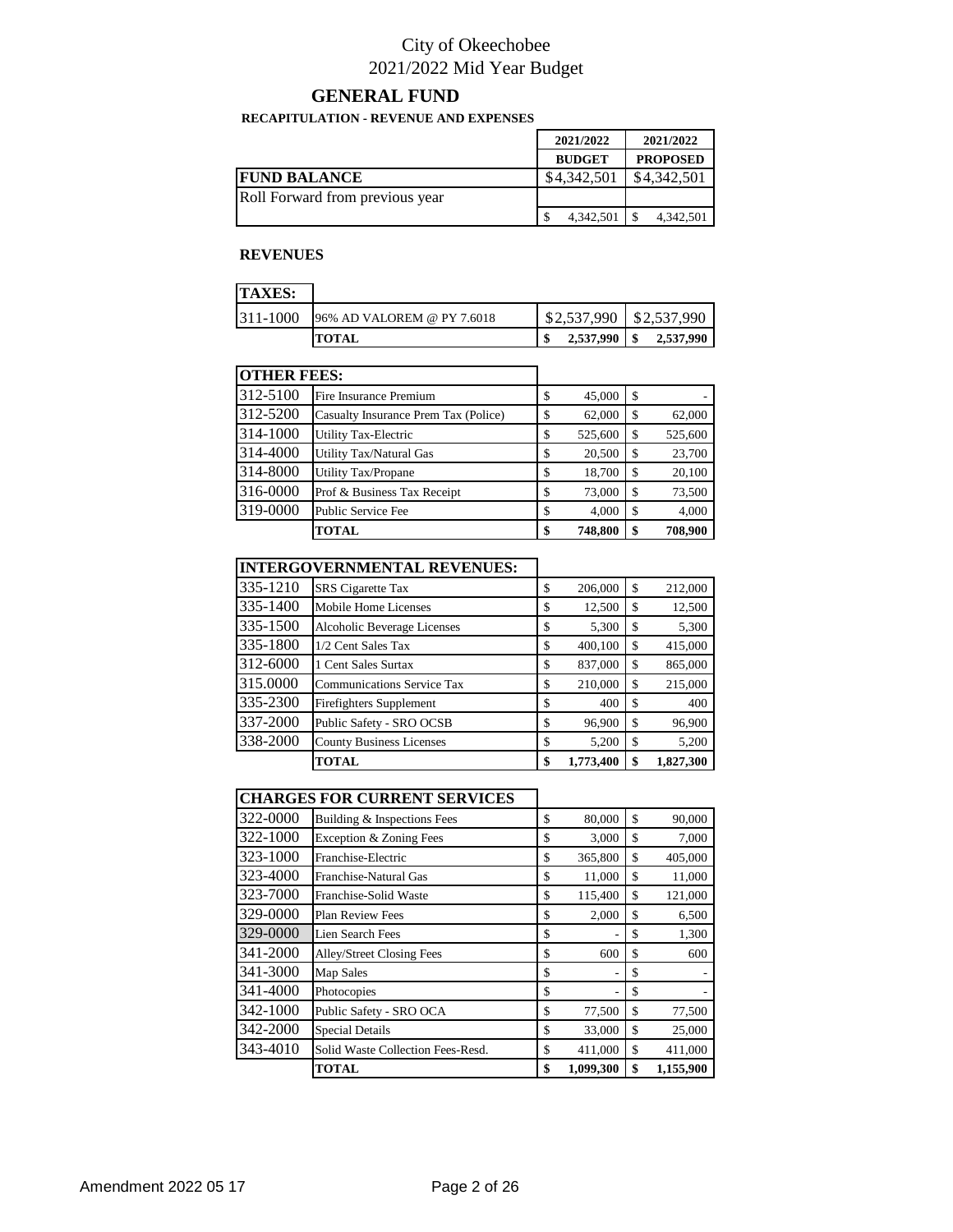#### **GENERAL FUND**

**RECAPITULATION - REVENUE AND EXPENSES**

| 2021/2022 | 2021/2022       |
|-----------|-----------------|
| RUDGET    | <b>PROPOSED</b> |

|          | <b>FINES, FORFEITURES &amp; PENALTIES:</b> |              |    |        |
|----------|--------------------------------------------|--------------|----|--------|
| 351-1000 | <b>Court Fines</b>                         | \$<br>13,900 | -8 | 14,500 |
| 351-2000 | Radio Comm. Fee                            | \$<br>5,000  | -S | 6,500  |
| 351-3000 | Law Enforcement Education                  | \$<br>1,500  | -S | 1,700  |
| 351-4000 | <b>Investigation Cost Reimbursement</b>    | \$<br>900    | -S | 900    |
| 351-5000 | <b>Unclaimed Evidence</b>                  | \$           |    | ۰      |
| 354-1000 | <b>Ordinance Violation Fines</b>           | \$<br>150    | -S | 150    |
|          | TOTAL                                      | \$<br>21,450 |    | 23,750 |

|          | <b>IUSES OF MONEY &amp; PROPERTY:</b> |       |       |
|----------|---------------------------------------|-------|-------|
| 361-1000 | <b>Interest Earnings</b>              | 8,500 | 8,500 |
| 361.3000 | <b>Investment Earnings</b>            |       |       |
| 364-1000 | <b>Surplus City Property</b>          |       |       |
|          | TOTAL.                                | 8.500 | 8.500 |

|          | <b>OTHER REVENUES:</b>              |              |              |
|----------|-------------------------------------|--------------|--------------|
| 334-2000 | <b>Public Safety Grant</b>          | \$           | \$           |
| 334.5000 | Special Purpose Grant (CARES)       |              |              |
|          |                                     |              |              |
| 343-9000 | DOT Hwy Maint.Landscape/Mowing      | \$<br>8,720  | \$<br>8,720  |
| 343-9100 | DOT Master Traffic Signals Maint.   | \$<br>17,500 | \$<br>17,500 |
| 343-9200 | DOT Maint. Lights & Lights Contract |              |              |
| 366-1000 | <b>Other Revenues</b>               |              |              |
| 369-1000 | Miscellaneous                       | \$<br>1,200  | \$<br>1,200  |
| 369-4000 | Code Enforcement Fine               | \$<br>10,000 | \$<br>12,000 |
| 369-5000 | <b>Police Accident Reports</b>      | \$<br>1,820  | \$<br>1,820  |
| 383-0000 | <b>Capital Lease Proceeds</b>       |              |              |
|          | <b>TOTAL</b>                        | 39,240       | \$<br>41,240 |

|          | OTHER REVENUES AND TRANSFER IN                    |     |           |           |
|----------|---------------------------------------------------|-----|-----------|-----------|
|          |                                                   | S   | -         |           |
|          | Capital Project Improvements (Transfer-In) \ \ \$ |     | 873,534   | 738,207   |
|          | CDBG Fund (Transfer-In)                           |     |           |           |
| 381-1000 | Public Facilities Improvement (Transfer-In)   \$  |     | 350,000   | 350,000   |
|          | <b>TOTAL</b>                                      | \$. | 1,223,534 | 1,088,207 |

| <b>TOTAL REVENUE &amp; OTHER FUNDING SOURCES</b> $\frac{1}{5}$ 7.452,214 $\frac{1}{5}$ 7.391,787 |  |  |  |
|--------------------------------------------------------------------------------------------------|--|--|--|
|--------------------------------------------------------------------------------------------------|--|--|--|

#### **OPERATING TRANSFERS - OUT**

Due From CDBG Capital Project Building & Improvements Capital Project Vehicles TRANSFERS OUT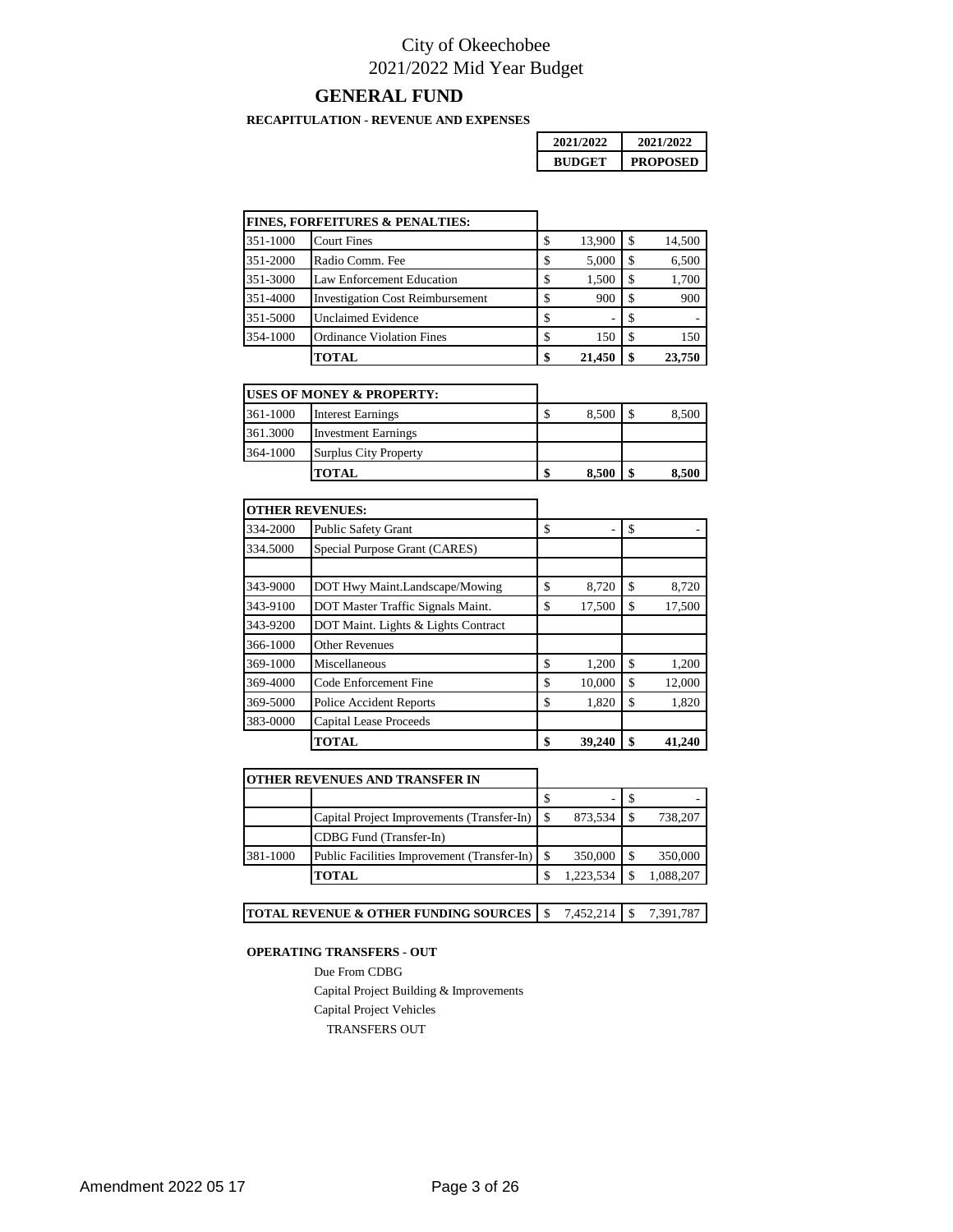# **General Fund - 001**

#### **DEPARTMENT: LEGISLATIVE (0511)**

|      |                               |    | 2021/2022     |    | 2021/2022       |  |
|------|-------------------------------|----|---------------|----|-----------------|--|
|      |                               |    | <b>BUDGET</b> |    | <b>PROPOSED</b> |  |
| 1100 | <b>EXECUTIVE SALARIES</b>     | S  | 46,100        | \$ | 46,100          |  |
| 1510 | LONGEVITY/SERVICE INCENTIVE   |    | ٠             |    |                 |  |
| 2100 | <b>FICA</b>                   |    | 3,600         | \$ | 3,600           |  |
| 2200 | <b>RETIREMENT</b>             |    | 3,820         | \$ | 3,820           |  |
| 2300 | LIFE AND HEALTH INSURANCE     |    | 48.100        | \$ | 48,100          |  |
| 2400 | <b>WORKERS COMPENSATION</b>   | J  | 415           | \$ | 415             |  |
|      | <b>TOTAL PERSONNEL COSTS:</b> | \$ | 102,035       | \$ | 102,035         |  |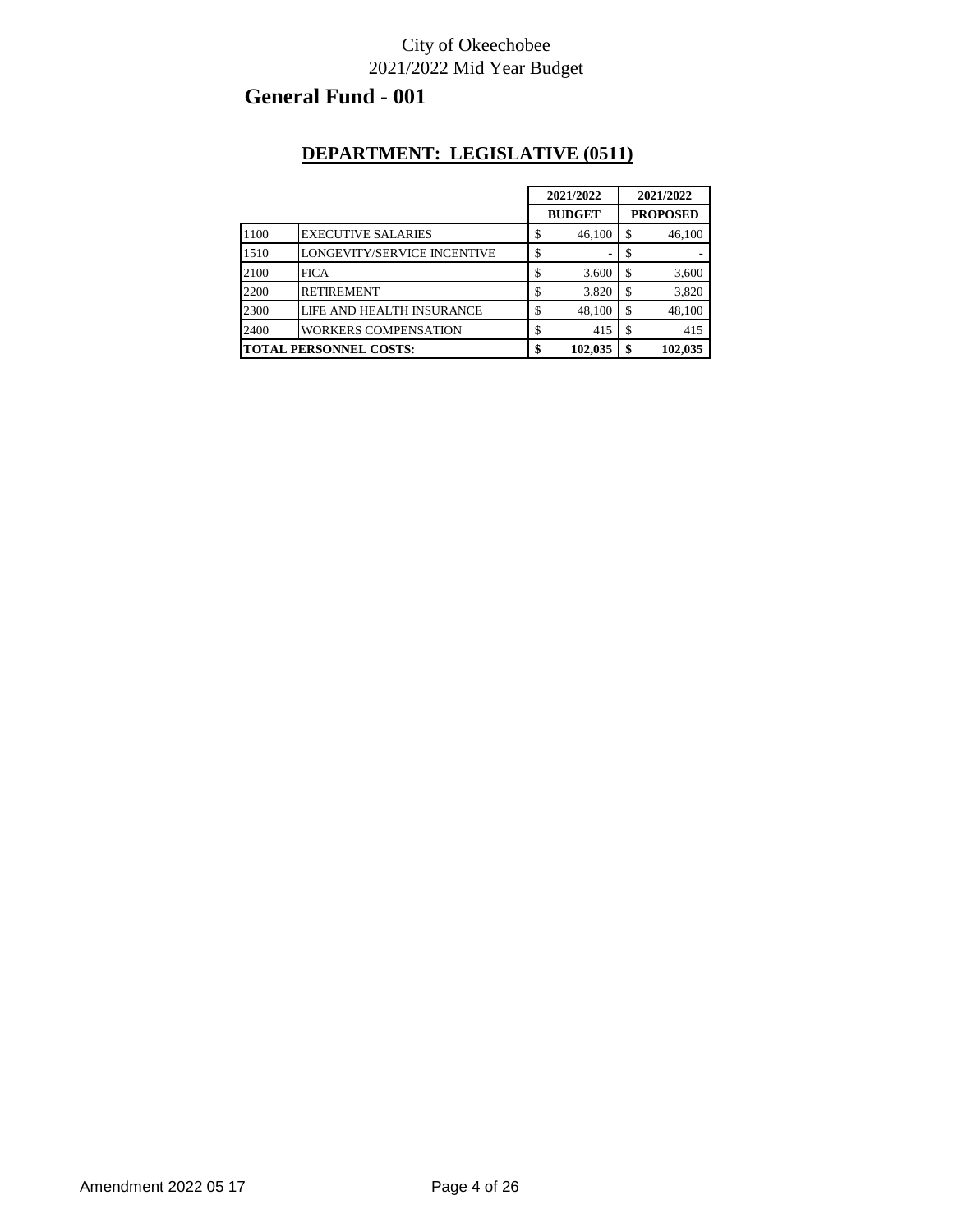# **General Fund - 001**

#### **DEPARTMENT: LEGISLATIVE (0511)**

| <b>OPERATIONS &amp; SUPPLIES</b> |                                          | 2021/2022 |               | 2021/2022     |                 |
|----------------------------------|------------------------------------------|-----------|---------------|---------------|-----------------|
|                                  |                                          |           | <b>BUDGET</b> |               | <b>PROPOSED</b> |
| 3100                             | PROFESSIONAL SERVICES                    |           |               |               |                 |
| 3400                             | OTHER CONTRACT SERVICES                  | \$        | 18,000        | $\mathcal{S}$ | 21,000          |
| 4000                             | <b>TRAVEL AND PER DIEM</b>               | \$        | 2,000         | \$            | 2,000           |
| 4100                             | <b>COMM. &amp; FREIGHT</b>               | \$        | 3,000         | \$            | 3,000           |
| 4500                             | <b>INSURANCE</b>                         | \$        | 4,200         | \$            | 4,200           |
| 4609                             | <b>REPAIR &amp; MAINTENANCE</b>          | \$        | 4,200         | \$            | 4,200           |
| 4901                             | <b>EDUCATION</b>                         | \$        | 2,200         | \$            | 2,200           |
| 4909                             | <b>MISCELLANEOUS</b>                     | \$        | 2,000         | \$            | 2,000           |
| 5400                             | <b>BOOKS, PUBLICATIONS, ETC</b>          | \$        | 1,200         | \$            | 1,200           |
| 8100                             | <b>SHARED SER/EDUCATION FOUN.</b>        | \$        | 4,000         | \$            | 4,000           |
| 8200                             | AID TO PRIVATE ORGANIZATIONS             | \$        |               | \$            |                 |
| 8202                             | LOCAL COMMUNITY REQUEST                  | \$        | 40,000        | \$            | 40,000          |
| 559-8300                         | <b>COMPETETIVE FL PARTNERSHIP GRAN</b>   | \$        | ä,            | \$            |                 |
|                                  | <b>TOTAL SUPPLIES AND OTHER SERVICES</b> | \$        | 80,800        | \$            | 83,800          |
|                                  | <b>GRAND TOTAL FOR DEPARTMENT</b>        | \$        | 182,835       | \$            | 185,835         |

3100 Include MacVA Consulting LOSUM Support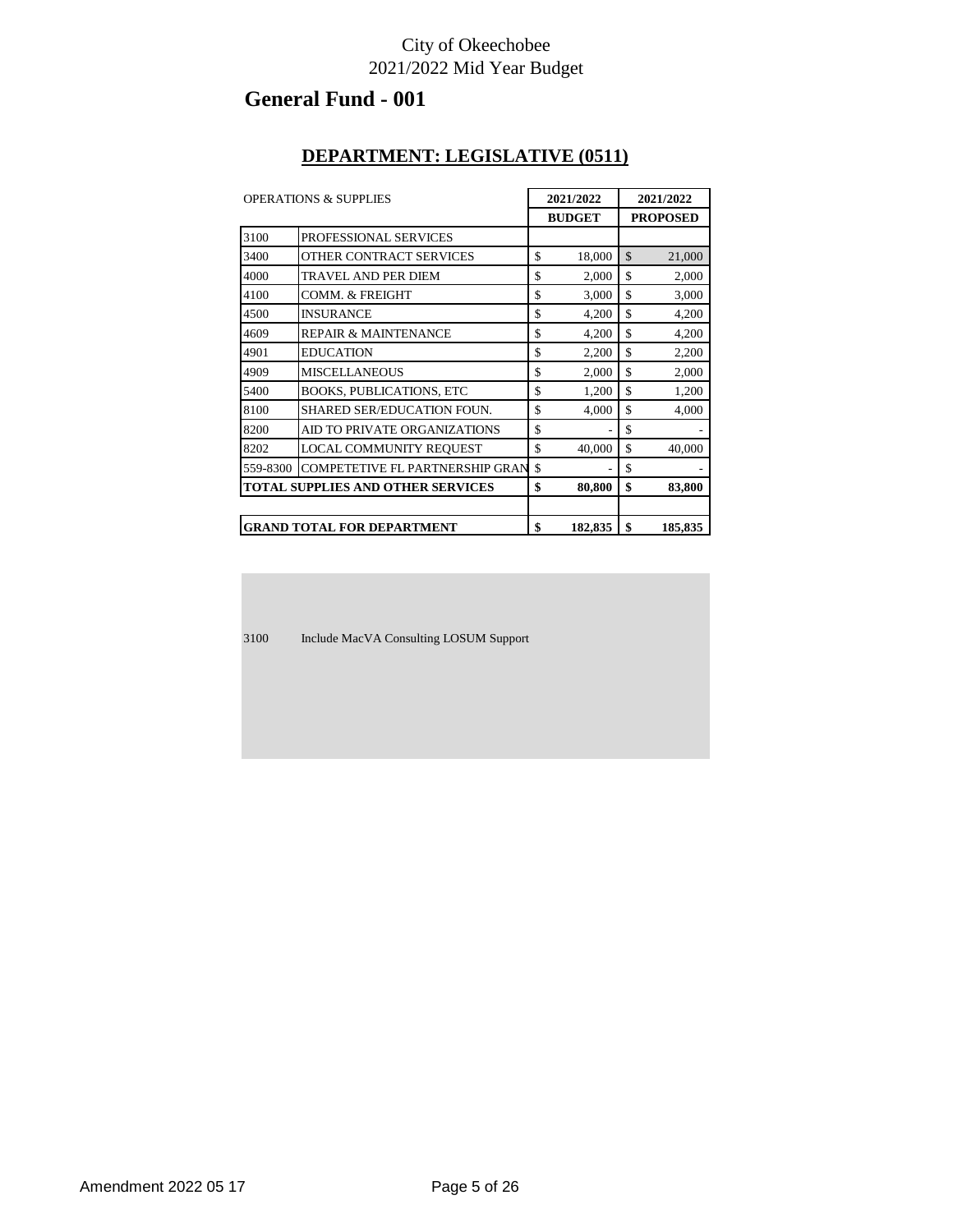#### **General Fund - 001**

### **DEPARTMENT: EXECUTIVE (0512)**

|      | 2021/2022<br>PERSONNEL COST:  |    | 2021/2022     |    |                 |
|------|-------------------------------|----|---------------|----|-----------------|
|      |                               |    | <b>BUDGET</b> |    | <b>PROPOSED</b> |
| 1100 | <b>EXECUTIVE SALARIES</b>     | \$ | 93,100        | \$ | 93,100          |
| 1200 | <b>REGULAR SALARIES</b>       | \$ | 54,170        | \$ | 54,170          |
| 1510 | LONGEVITY/SERVICE INCENTIVE   | \$ |               | S  |                 |
| 2100 | <b>FICA</b>                   | \$ | 11,540        | \$ | 11,540          |
| 2200 | <b>RETIREMENT</b>             | \$ | 13,940        | \$ | 13,940          |
| 2300 | LIFE AND HEALTH INSURANCE     | \$ | 42,300        | \$ | 42,300          |
| 2400 | <b>WORKERS COMPENSATION</b>   | \$ | 1,380         | \$ | 1,380           |
|      | <b>TOTAL PERSONNEL COSTS:</b> | \$ | 216,430       | \$ | 216,430         |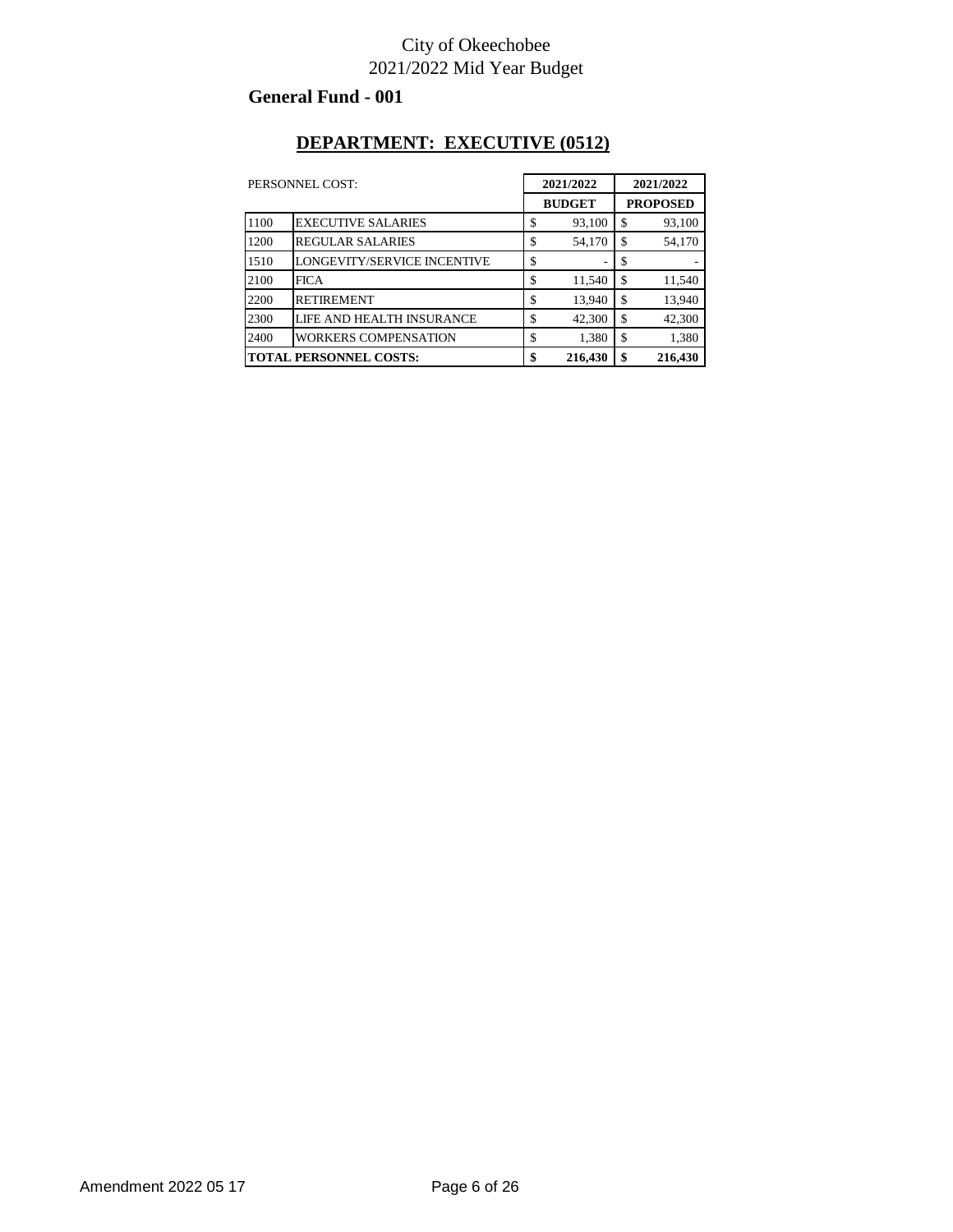#### **General Fund - 001**

#### **DEPARTMENT: EXECUTIVE (0512)**

|      | <b>SUPPLIES &amp; OTHER SERVICES</b>     | 2021/2022     | 2021/2022       |
|------|------------------------------------------|---------------|-----------------|
|      |                                          | <b>BUDGET</b> | <b>PROPOSED</b> |
| 3400 | <b>Other Contractual Services</b>        | \$<br>25,000  | \$<br>25,000    |
| 4000 | TRAVEL AND PER DIEM                      | \$<br>2,000   | \$<br>2,000     |
| 4100 | COMM. & FREIGHT                          | \$<br>4,300   | \$<br>4,300     |
| 4400 | <b>RENTALS &amp; LEASES</b>              | \$<br>4,100   | \$<br>4,100     |
| 4500 | <b>INSURANCE</b>                         | \$<br>3,750   | \$<br>3,750     |
| 4600 | <b>R&amp;M VEHICLES</b>                  | \$<br>1,700   | \$<br>1,700     |
| 4609 | <b>R&amp;M EOUIPMENT</b>                 | \$<br>3,200   | \$<br>3,200     |
| 4901 | <b>EDUCATION</b>                         | \$<br>1,000   | \$<br>1,000     |
| 4909 | <b>MISCELLANEOUS</b>                     | \$<br>500     | \$<br>500       |
| 5100 | <b>OFFICE SUPPLIES</b>                   | \$<br>500     | \$<br>500       |
| 5200 | <b>OPERATING SUPPLY</b>                  | \$<br>750     | \$<br>750       |
| 5201 | <b>FUEL AND OIL</b>                      | \$<br>3,475   | \$<br>3,936     |
| 5400 | <b>BOOKS, PUBLICATIONS, ETC</b>          | \$<br>1,300   | \$<br>1,300     |
|      | <b>TOTAL SUPPLIES AND OTHER SERVICES</b> | \$<br>51,575  | \$<br>52,036    |

**\$ 268,005 \$ 268,466 GRAND TOTAL FOR DEPARTMENT**

5201 Increase in fuel cost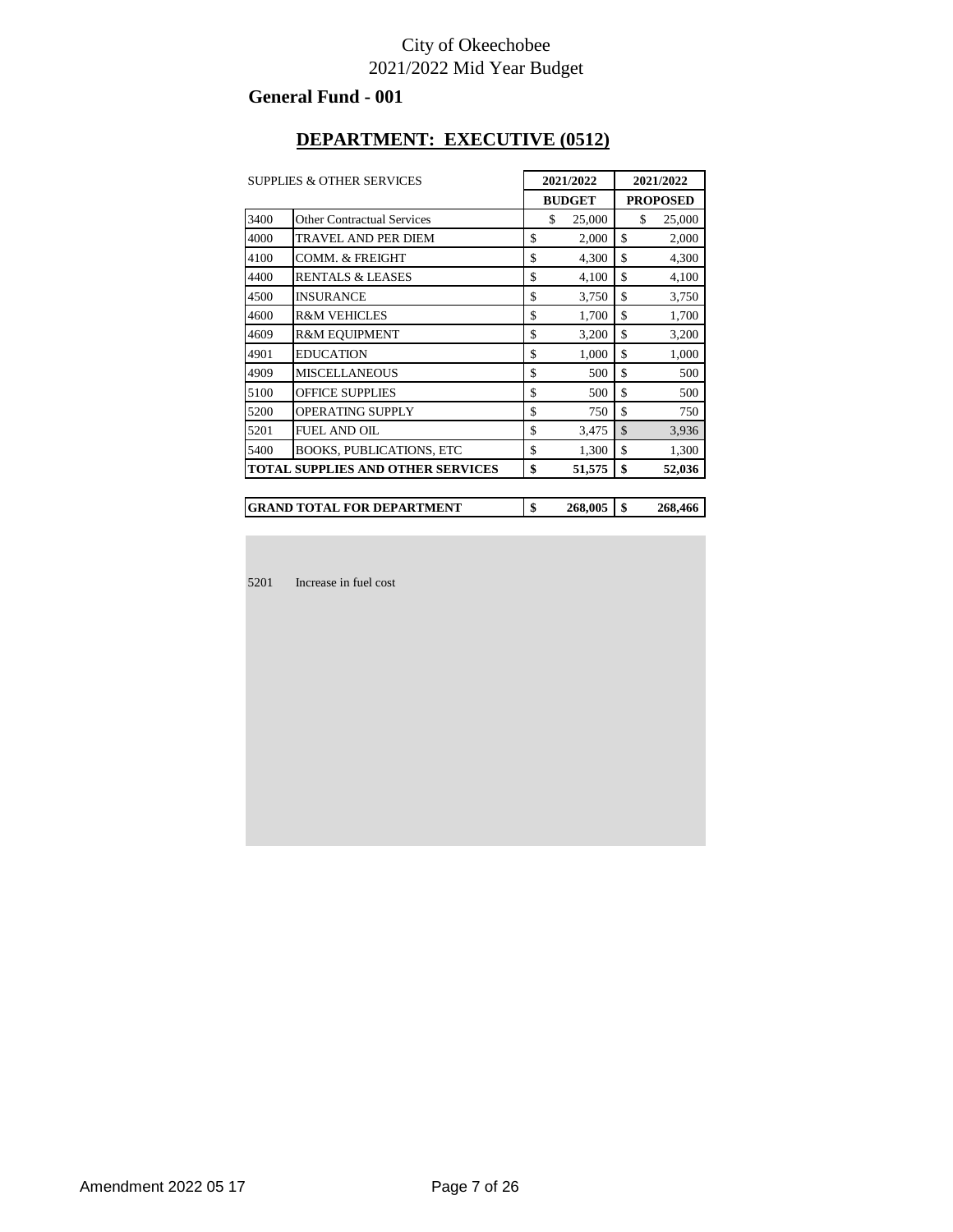#### **General Fund - 001**

### **DEPARTMENT: CLERK OFFICE (2512)**

| PERSONNEL COST:               |                             | 2021/2022     |                 | 2021/2022 |  |
|-------------------------------|-----------------------------|---------------|-----------------|-----------|--|
|                               |                             | <b>BUDGET</b> | <b>PROPOSED</b> |           |  |
| 1100                          | <b>EXECUTIVE SALARIES</b>   | \$<br>72,000  | \$              | 72,000    |  |
| 1200                          | <b>REGULAR SALARIES</b>     | \$<br>76,032  | \$              | 76,032    |  |
| 1300                          | <b>OTHER SALARIES</b>       | \$<br>۰       | \$              | ٠         |  |
| 1400                          | <b>OVERTIME</b>             | \$<br>1,500   | \$              | 1,500     |  |
| 1510                          | LONGEVITY/SERVICE INCENTIVE | \$            | \$              |           |  |
| 2100                          | <b>FICA</b>                 | \$<br>11,300  | \$              | 11,300    |  |
| 2200                          | <b>RETIREMENT</b>           | \$<br>10,930  | \$              | 10,930    |  |
| 2300                          | LIFE AND HEALTH INSURANCE   | \$<br>38,700  | \$              | 38,700    |  |
| 2400                          | <b>WORKERS COMPENSATION</b> | \$<br>1,125   | \$              | 1,125     |  |
| <b>TOTAL PERSONNEL COSTS:</b> |                             | \$<br>211.587 | \$              | 211.587   |  |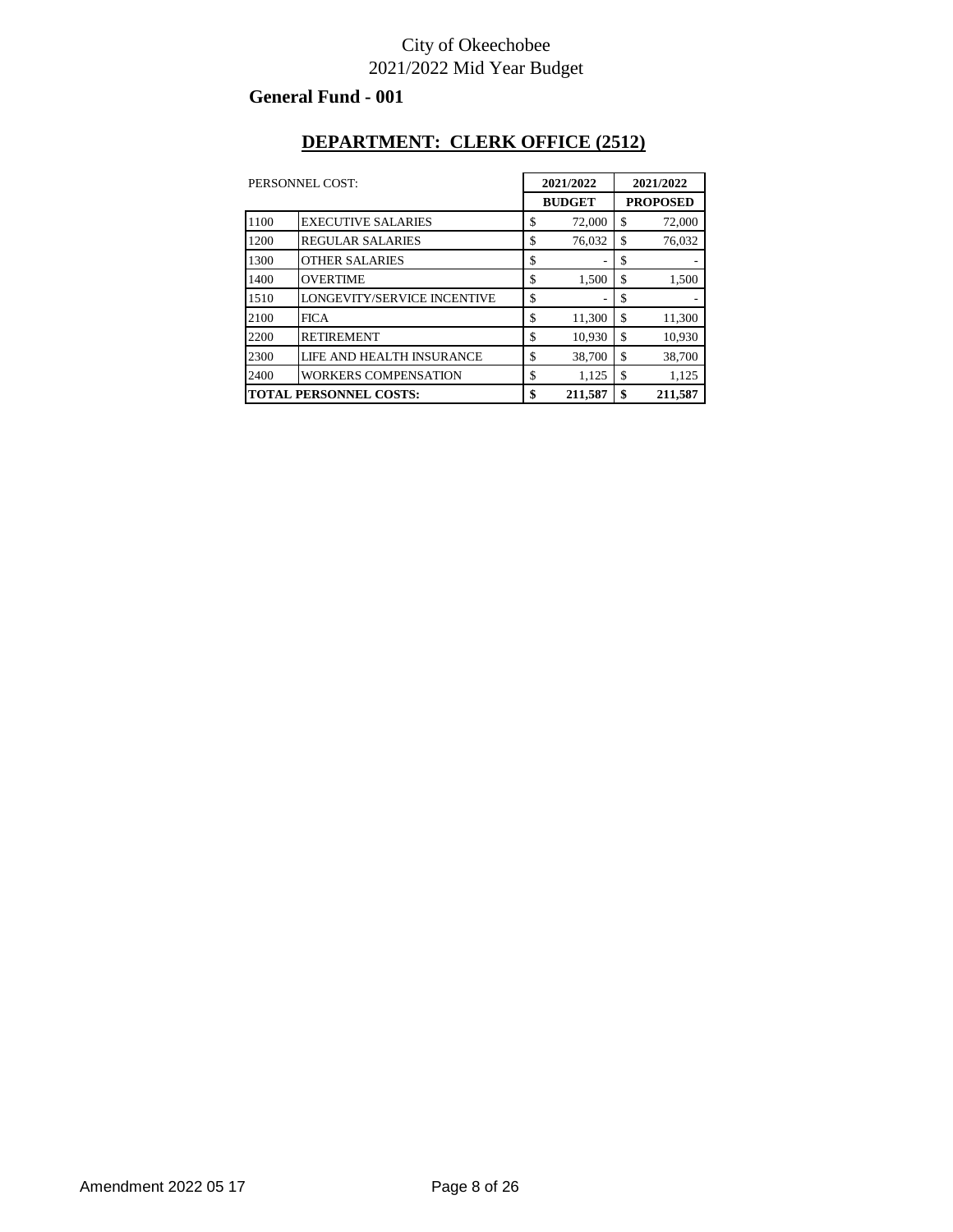#### **General Fund - 001**

#### **DEPARTMENT: CLERK OFFICE (2512)**

|      | <b>SUPPLIES &amp; OTHER SERVICES</b>     |    | 2021/2022 |                 | 2021/2022 |  |  |
|------|------------------------------------------|----|-----------|-----------------|-----------|--|--|
|      | <b>BUDGET</b>                            |    |           | <b>PROPOSED</b> |           |  |  |
| 3103 | <b>MUNICIPAL CODE</b>                    | \$ | 13,600    | \$              | 13,600    |  |  |
| 3400 | OTHER CONTRACTUAL SERVICES               | \$ | 17,300    | \$              | 17,300    |  |  |
| 4000 | TRAVEL AND PER DIEM                      | \$ | 3,300     | \$              | 3,300     |  |  |
| 4100 | COMM. & FREIGHT                          | \$ | 4,700     | \$              | 4,700     |  |  |
| 4500 | INSURANCE                                | \$ | 13,900    | \$              | 13,900    |  |  |
| 4609 | R&M EOUIPMENT                            | \$ | 9,800     | \$              | 9,800     |  |  |
| 4900 | ADVERTISING/OTHER CHARGES                | \$ | 16,000    | \$              | 16,000    |  |  |
| 4901 | EDUCATION                                | \$ | 2,300     | \$              | 2,300     |  |  |
| 4909 | MISCELLANEOUS/ELECTION                   | \$ | 2,500     | \$              | 2,500     |  |  |
| 5100 | OFFICE SUPPLIES                          | \$ | 2,300     | \$              | 2,300     |  |  |
| 5400 | <b>BOOKS, PUBLICATIONS, ETC</b>          | \$ | 2,800     | \$              | 2,800     |  |  |
|      | <b>TOTAL SUPPLIES AND OTHER SERVICES</b> | \$ | 88,500    | \$              | 88,500    |  |  |
|      |                                          |    |           |                 |           |  |  |
|      | <b>GRAND TOTAL FOR DEPARTMENT</b>        | \$ | 300,087   | \$              | 300,087   |  |  |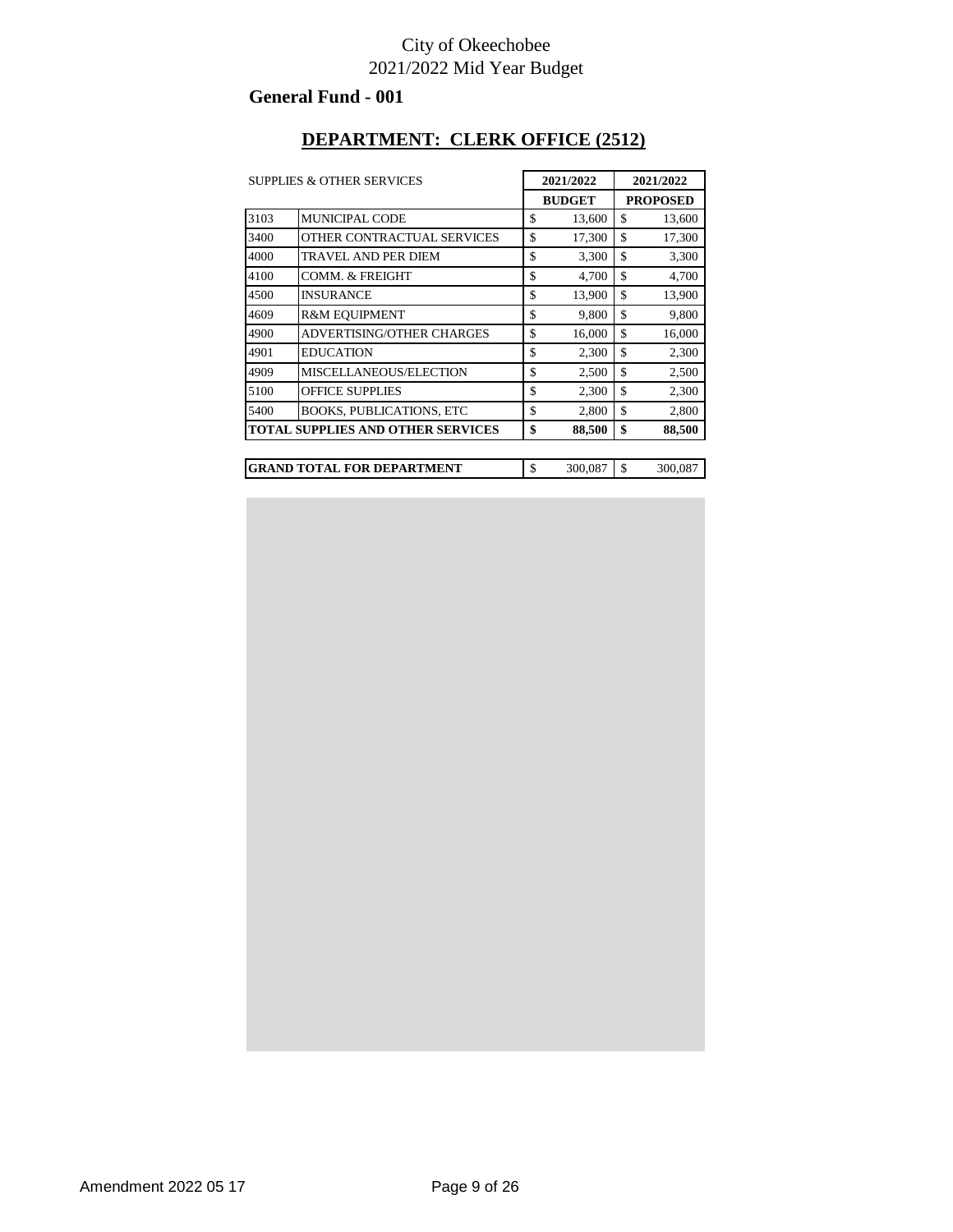#### **General Fund - 001**

#### **DEPARTMENT: LEGAL SERVICES (0514)**

| <b>SUPPLIES &amp; OTHER SERVICES</b> |                                          | 2021/2022 |               | 2021/2022 |                 |
|--------------------------------------|------------------------------------------|-----------|---------------|-----------|-----------------|
|                                      |                                          |           | <b>BUDGET</b> |           | <b>PROPOSED</b> |
| 2300                                 | <b>HEALTH INSURANCE</b>                  | \$        |               | \$        |                 |
| 3100                                 | PROFESSIONAL SERVICES                    | \$        | 112,800       | \$        | 112,800         |
| 3101                                 | PPROFESSIONAL SERVICES (CODE, E          | \$        | 50,000        | \$        | 50,000          |
| 3300                                 | <b>LEGAL COST</b>                        | \$        | 25,000        | \$        | 25,000          |
| 4000                                 | TRAVEL AND PER DIEM                      | \$        | 1,000         | \$        | 1,000           |
| 4100                                 | <b>COMM. AND FREIGHT SERVICES</b>        | \$        |               | \$        |                 |
| 4609                                 | <b>R&amp;M EOUIPMENT</b>                 | \$        | 800           | \$        | 800             |
| 4901                                 | <b>EDUCATION</b>                         | \$        | 500           | \$        | 500             |
| 5100                                 | <b>OFFICE SUPPLIES</b>                   | \$        | 300           | \$        | 300             |
| 5400                                 | MEMBERSHIP & SUBSCRIPTIONS               | \$        |               | \$        |                 |
|                                      | <b>TOTAL SUPPLIES AND OTHER SERVICES</b> | \$        | 190,400       | \$        | 190,400         |
|                                      |                                          |           |               |           |                 |
|                                      | <b>GRAND TOTAL FOR DEPARTMENT</b>        | \$        | 190,400       | \$        | 190,400         |

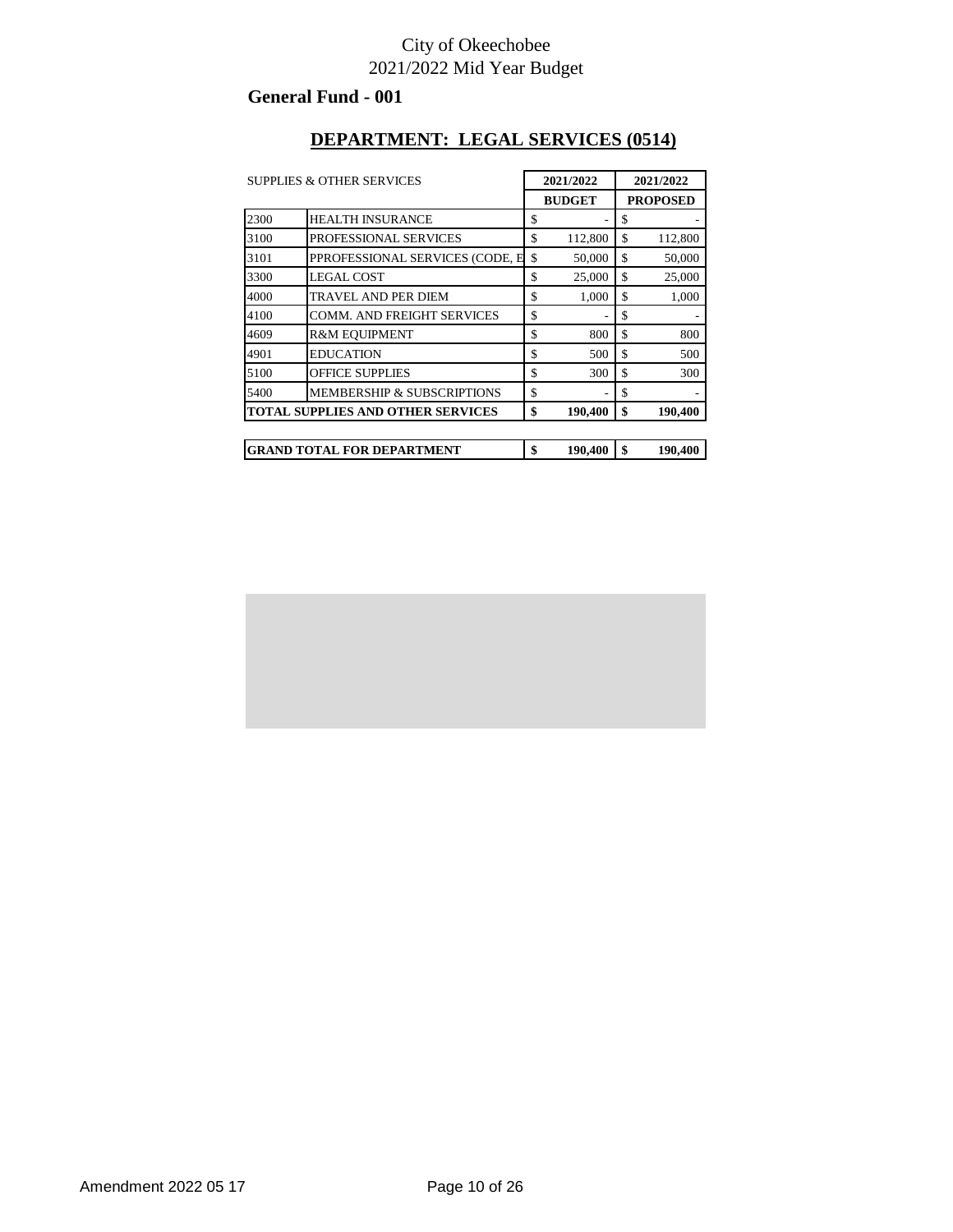#### **General Fund - 001**

#### **DEPARTMENT: FINANCE DEPARTMENT (05**

| PERSONNEL COST: |                               | 2021/2022     |    | 2021/2022       |  |
|-----------------|-------------------------------|---------------|----|-----------------|--|
|                 |                               | <b>BUDGET</b> |    | <b>PROPOSED</b> |  |
| 1100            | <b>EXECUTIVE SALARIES</b>     | \$<br>68,500  | \$ | 68,500          |  |
| 1200            | <b>REGULAR SALARIES</b>       | \$<br>85,600  | \$ | 85,600          |  |
| 1510            | LONGEVITY/SERVICE INCENTIVE   | \$<br>٠       | S  |                 |  |
| 2100            | <b>FICA</b>                   | \$<br>11,780  | \$ | 11,780          |  |
| 2200            | <b>RETIREMENT</b>             | \$<br>11,600  | \$ | 11,600          |  |
| 2300            | LIFE AND HEALTH INSURANCE     | \$<br>39,500  | \$ | 39,500          |  |
| 2400            | <b>WORKERS COMPENSATION</b>   | \$<br>1,250   | \$ | 1,250           |  |
| 2500            | <b>UNEMPLOYMENT TAXES</b>     | \$            | S  |                 |  |
|                 | <b>TOTAL PERSONNEL COSTS:</b> | \$<br>218,230 | \$ | 218,230         |  |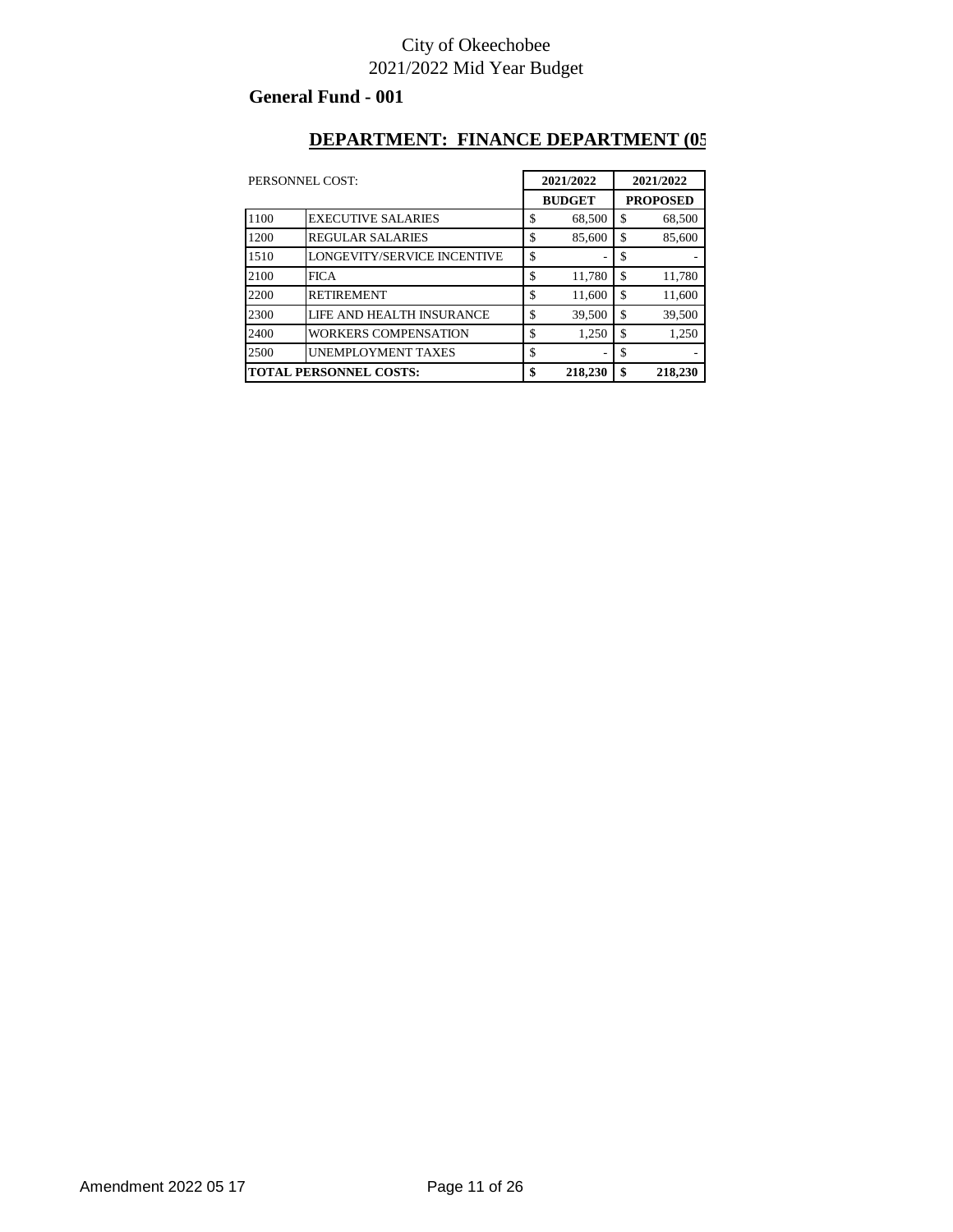#### **General Fund - 001**

#### **DEPARTMENT: FINANCE DEPARTMENT (0513)**

|                    |                                          | 20121/2022 |               |    | 20121/2022      |
|--------------------|------------------------------------------|------------|---------------|----|-----------------|
|                    |                                          |            | <b>BUDGET</b> |    | <b>PROPOSED</b> |
| 3200               | <b>ACCOUNTING &amp; AUDIT</b>            | \$         | 36,300        | \$ | 36,300          |
| 3400               | OTHER CONTRACTUAL SERVICES               | \$         | 35,960        | \$ | 35,960          |
| 4000               | <b>TRAVEL AND PER DIEM</b>               | \$         | 1,600         | \$ | 1,600           |
| 4100               | <b>COMM. &amp; FREIGHT</b>               | \$         | 4,700         | \$ | 4,700           |
| 4500               | <b>INSURANCE</b>                         | \$         | 9,970         | \$ | 9,970           |
| 4609               | R&M EQUIPMENT                            | \$         | 16,770        | \$ | 16,770          |
| 4901               | <b>EDUCATION</b>                         | \$         | 1,000         | \$ | 1,000           |
| 4909               | <b>MISCELLANEOUS</b>                     | \$         | 400           | \$ | 400             |
| 5100               | <b>OFFICE SUPPLIES</b>                   | \$         | 1,200         | \$ | 1,200           |
| 5200               | <b>OPERATING SUPPLY</b>                  | \$         | 11,700        | \$ | 11,700          |
| 5400               | <b>BOOKS, PUBLICATIONS, ETC</b>          | \$         | 100           | \$ | 100             |
|                    | <b>TOTAL SUPPLIES AND OTHER SERVICES</b> | \$         | 119,700       | \$ | 119,700         |
|                    |                                          |            |               |    |                 |
| <b>TOTAL COST:</b> |                                          | \$         | 337,930       | \$ | 337,930         |

Amendment 2022 05 17 Page 12 of 26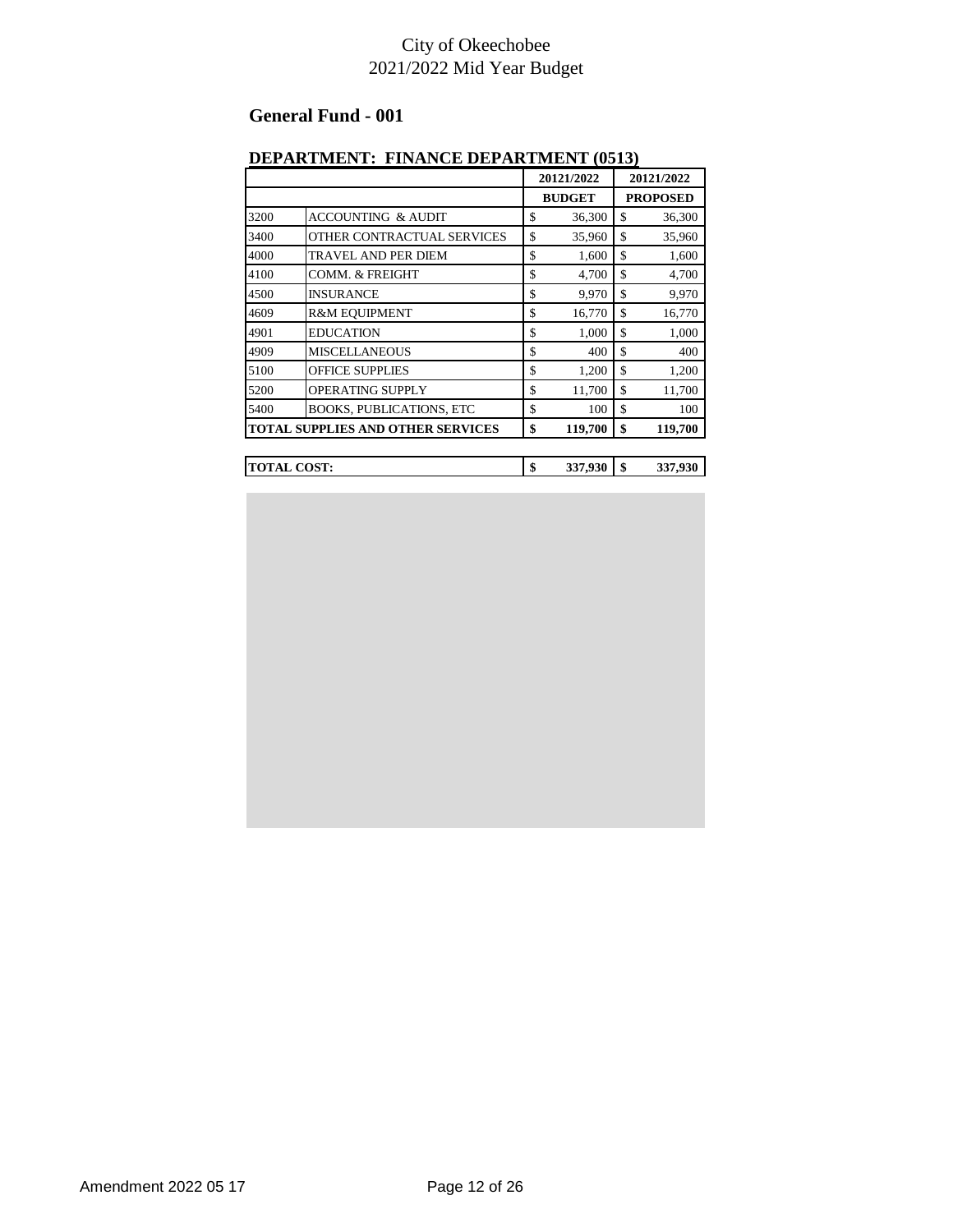#### **General Fund - 001**

#### **DEPARTMENT: GENERAL SERVICES (0519)**

|                               | PERSONNEL COST:             | 2021/2022<br><b>BUDGET</b> |         | 2021/2022<br><b>PROPOSED</b> |         |
|-------------------------------|-----------------------------|----------------------------|---------|------------------------------|---------|
|                               |                             |                            |         |                              |         |
| 1200                          | <b>REGULAR SALARIES</b>     | \$                         | 119,400 | \$                           | 119,400 |
| 1300                          | <b>OTHER SALARY</b>         |                            |         |                              |         |
| 1400                          | <b>OVERTIME</b>             | \$                         | 850     | \$                           | 850     |
| 1510                          | LONGEVITY/SERVICE INCENTIVE |                            |         |                              |         |
| 2100                          | <b>FICA</b>                 | \$                         | 9,200   | \$                           | 9,200   |
| 2200                          | <b>RETIREMENT</b>           | \$                         | 8,880   | \$                           | 8,880   |
| 2300                          | LIFE AND HEALTH INSURANCE   | \$                         | 39,100  | \$                           | 39.100  |
| 2400                          | <b>WORKERS COMPENSATION</b> | \$                         | 1,100   | \$                           | 1,100   |
| <b>TOTAL PERSONNEL COSTS:</b> |                             | \$                         | 178,530 | \$                           | 178,530 |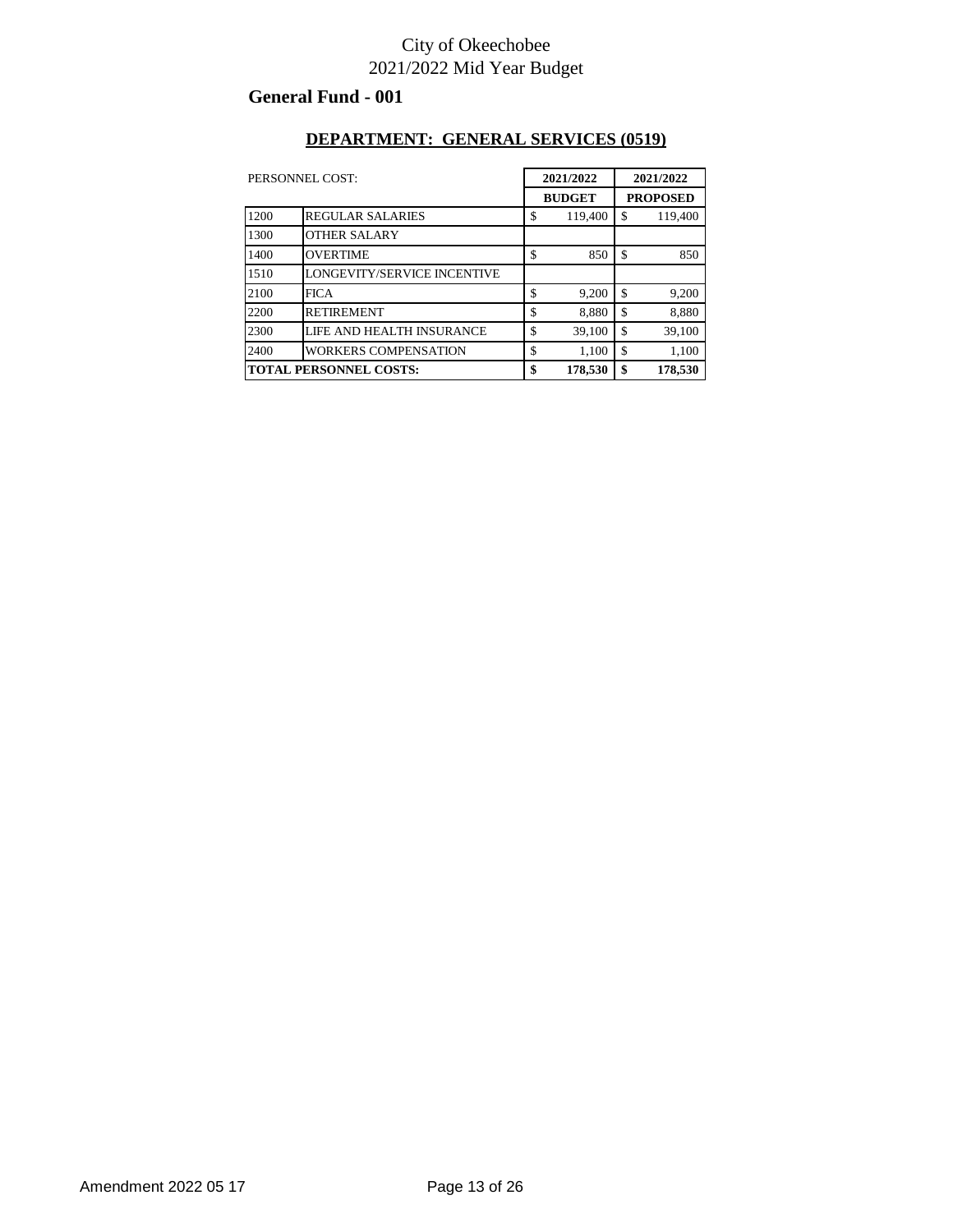#### **General Fund - 001**

### **DEPARTMENT: GENERAL SERVICES (0519)**

| <b>SUPPLIES &amp; OTHER SERVICES</b>     |                                   |               | 2021/2022 | 2021/2022 |                 |  |
|------------------------------------------|-----------------------------------|---------------|-----------|-----------|-----------------|--|
|                                          |                                   | <b>BUDGET</b> |           |           | <b>PROPOSED</b> |  |
| 3100                                     | PROFESSIONAL SERVICES             | \$            | 172,700   | \$        | 172,700         |  |
| 3400                                     | OTHER CONTRACTUAL SERVICES        | \$            | 103,900   | \$        | 103,900         |  |
| 3401                                     | PUBLIC MEETING CONTRACT COST      | \$            | 5,400     | \$        | 5,400           |  |
| 4000                                     | TRAVEL AND PER DIEM               | \$            | 4,960     | \$        | 4,960           |  |
| 4100                                     | COMM. & FREIGHT                   | \$            | 5,740     | \$        | 5,740           |  |
| 4300                                     | <b>UTILITIES</b>                  | \$            | 10,600    | \$        | 10,600          |  |
| 4400                                     | <b>RENTALS AND LEASES</b>         | \$            | 3,700     | \$        | 3,700           |  |
| 4500                                     | <b>INSURANCE</b>                  | \$            | 28,500    | \$        | 28,500          |  |
| 4600                                     | <b>R&amp;M VEHICLES</b>           | \$            | 3,000     | \$        | 3,000           |  |
| 4609                                     | R&M BUILDING & EQUIPMENT          | \$            | 22,124    | \$        | 30,124          |  |
| 4901                                     | <b>EDUCATION</b>                  | \$            | 1.000     | \$        | 1,000           |  |
| 4909                                     | <b>MISCELLANEOUS</b>              | \$            | 1,000     | \$        | 1,000           |  |
| 5100                                     | <b>OFFICE SUPPLIES</b>            | \$            | 2,900     | \$        | 2,900           |  |
| 5200                                     | <b>OPERATING SUPPLY</b>           | \$            | 2,000     | \$        | 2,000           |  |
| 5201                                     | <b>FUEL AND OIL</b>               | \$            | 540       | \$        | 540             |  |
| 5203                                     | Surcharges remitted for permits   | \$            | 5,000     | \$        | 5,000           |  |
| 5204                                     | <b>POSTAGE &amp; SUPPLIES</b>     | \$            | 7,000     | \$        | 7,000           |  |
| 5400                                     | <b>BOOKS, PUBLICATIONS, ETC</b>   | \$            | 200       | \$        | 200             |  |
| <b>TOTAL SUPPLIES AND OTHER SERVICES</b> |                                   | \$            | 380,264   | \$        | 388,264         |  |
|                                          |                                   |               |           |           |                 |  |
|                                          | <b>GRAND TOTAL FOR DEPARTMENT</b> | \$            | 558,794   | \$        | 566,794         |  |

Added Pressure Wash City Hall Buildings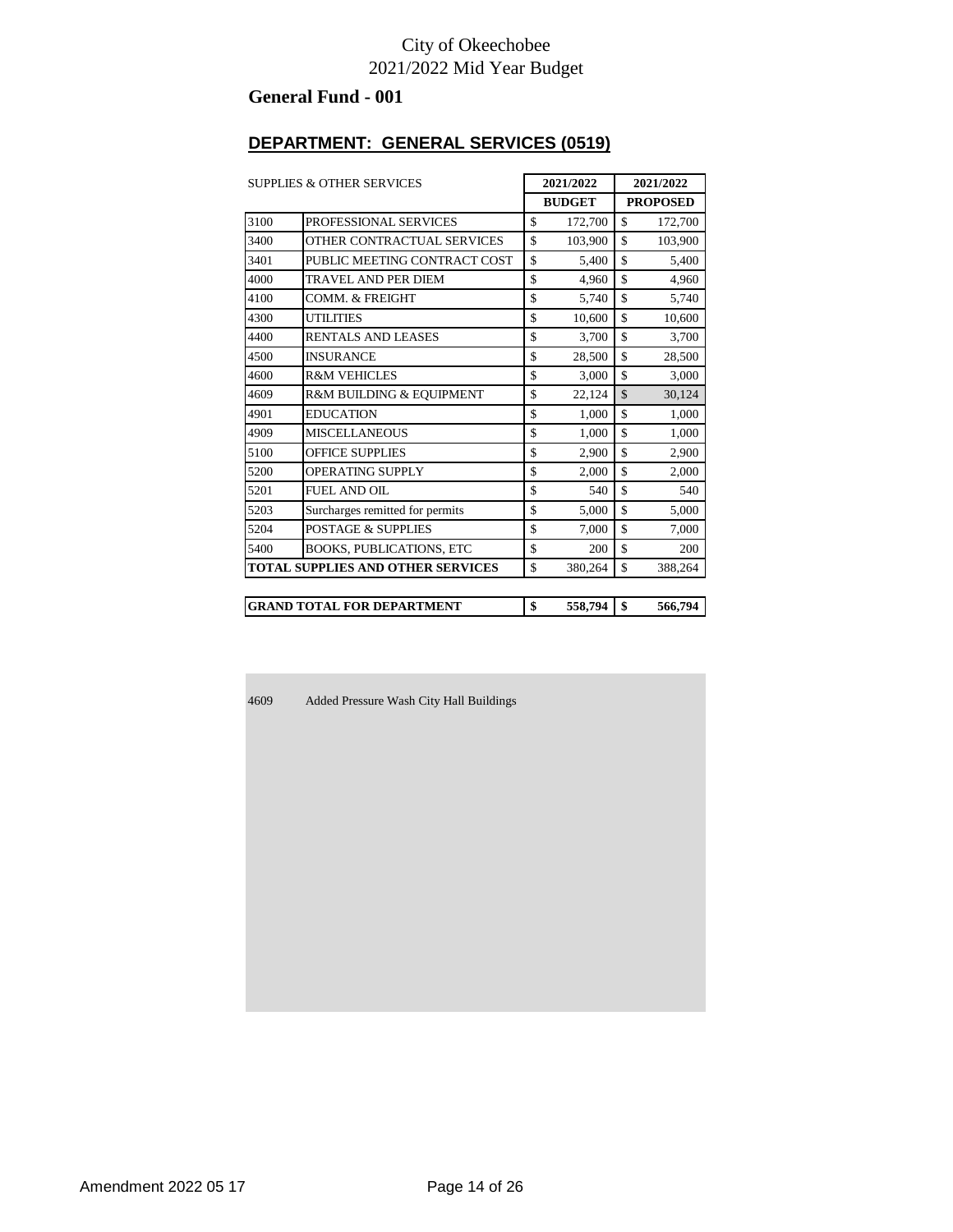#### **General Fund - 001**

#### **DEPARTMENT: POLICE DEPARTMENT (0521)**

| PERSONNEL COST: |                               |               | 2021/2022 | 2021/2022 |                 |  |
|-----------------|-------------------------------|---------------|-----------|-----------|-----------------|--|
|                 |                               | <b>BUDGET</b> |           |           | <b>PROPOSED</b> |  |
| 1100            | <b>EXECUTIVE SALARIES</b>     | \$            | 81,200    | \$        | 81,200          |  |
| 1200            | <b>REGULAR SALARIES</b>       | \$            | 1,518,000 | \$        | 1,518,000       |  |
| 1201            | <b>HOLIDAY PAY</b>            | \$            | 7,000     | \$        | 7,000           |  |
| 1202            | OFFICERS HOLIDAY PAY          | \$            | 29,000    | \$        | 29,000          |  |
| 1300            | OTHER SALARY                  | \$            | 44,500    | \$        | 44,500          |  |
| 1400            | <b>OVERTIME</b>               | \$            | 3,100     | \$        | 3,100           |  |
| 1402            | Dispatch OT                   | \$            | 8,500     | \$        | 8,500           |  |
| 1403            | OFFICERS OVERTIME PAY         | \$            | 90,000    | \$        | 90,000          |  |
| 1404            | OFFICER OT SPECIAL DETAIL     | \$            | 35,000    | \$        | 35,000          |  |
| 1501            | <b>AUXILIARY PAY</b>          | \$            | 1,200     | \$        | 1,200           |  |
| 1510            | LONGEVITY/SERVICE INCENTIVE   | \$            |           | \$        |                 |  |
| 1520            | OFFICERS LONGEVITY/SERVICE    | \$            | 500       | \$        | 500             |  |
| 1540            | <b>CAREER EDUCATION</b>       | \$            | 15,600    | \$        | 15,600          |  |
| 2100            | <b>FICA</b>                   | \$            | 139,450   | \$        | 139,450         |  |
| 2200            | <b>RETIREMENT</b>             | \$            | 204,300   | \$        | 204,300         |  |
| 2300            | LIFE AND HEALTH INSURANCE     | \$            | 407,475   | \$        | 407,475         |  |
| 2400            | <b>WORKERS COMPENSATION</b>   | \$            | 99,100    | \$        | 99,100          |  |
| 2500            | UNEMPLOYMENT COMP.            | \$            | 10,000    | \$        | 10,000          |  |
|                 | <b>TOTAL PERSONNEL COSTS:</b> |               | 2,693,925 | \$        | 2,693,925       |  |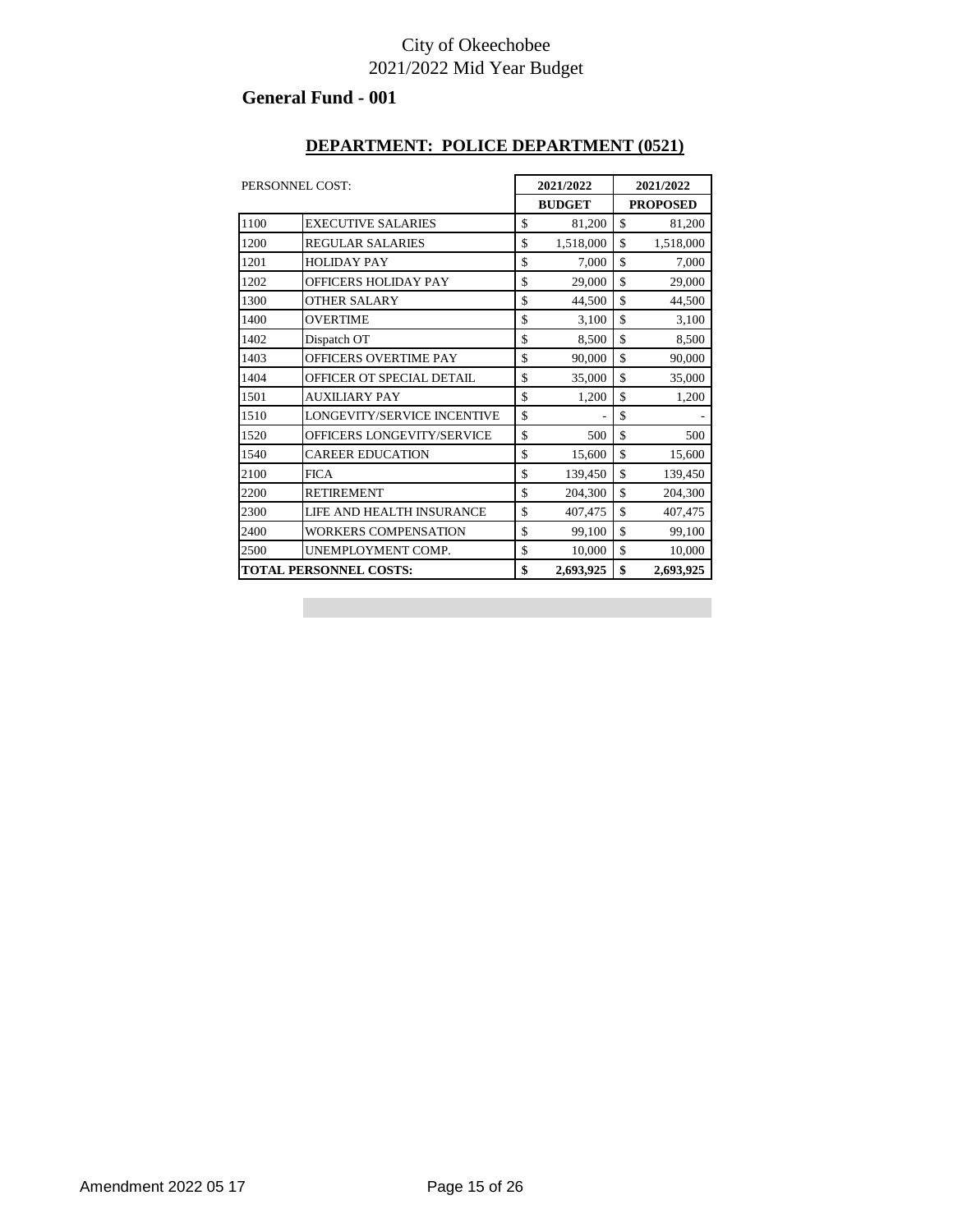#### **General Fund - 001**

### **DEPARTMENT: POLICE DEPARTMENT**

| <b>SUPPLIES &amp; OTHER SERVICES</b> |                                          |                    | 2021/2022 | 2021/2022          |                 |  |
|--------------------------------------|------------------------------------------|--------------------|-----------|--------------------|-----------------|--|
|                                      |                                          | <b>BUDGET</b>      |           |                    | <b>PROPOSED</b> |  |
| 3100                                 | PROFESSIONAL SERVICES                    | \$                 | 41,328    | \$                 | 41,328          |  |
| 3400                                 | OTHER CONTRACTURAL SERVICES              | \$                 | 35,000    | \$                 | 35,000          |  |
| 4000                                 | <b>TRAVEL AND PER DIEM</b>               | \$                 | 11,500    | $\mathbf{\hat{S}}$ | 11,500          |  |
| 4100                                 | COMM. & FREIGHT                          | \$                 | 47.500    | \$                 | 47,500          |  |
| 4300                                 | <b>UTILITIES</b>                         | \$                 | 16,000    | \$                 | 16,000          |  |
| 4400                                 | RENTALS AND LEASES                       | \$                 | 5,420     | \$                 | 5,420           |  |
| 4500                                 | <b>INSURANCE</b>                         | \$                 | 64,500    | \$                 | 64,500          |  |
| 4600                                 | <b>R&amp;M VEHICLES</b>                  | \$                 | 25,000    | \$                 | 25,000          |  |
| 4609                                 | <b>R&amp;M EQUIPMENT</b>                 | \$                 | 37,600    | \$                 | 37,600          |  |
| 4700                                 | <b>PRINTING</b>                          | \$                 | 2.000     | \$                 | 2.000           |  |
| 4901                                 | EDUCATION-RESTRICTED                     | \$                 | 8,200     | \$                 | 8,200           |  |
| 4902                                 | <b>EDUCATION - NON-RESTRICTED</b>        | \$                 | 5,400     | \$                 | 5,400           |  |
| 4903                                 | <b>CODE ENFORCEMENT</b>                  | \$                 | 9,000     | \$                 | 9,000           |  |
| 4909                                 | <b>MISCELLANEOUS</b>                     | $\mathbf{\hat{S}}$ | 1,900     | $\mathbf{\hat{S}}$ | 1,900           |  |
| 5100                                 | <b>OFFICE SUPPLIES</b>                   | \$                 | 5,000     | \$                 | 5,000           |  |
| 5101                                 | <b>DETECTIVE SUPPLIES</b>                | \$                 | 3,600     | \$                 | 3,600           |  |
| 5102                                 | <b>INVESTIGATION FEES</b>                | \$                 | 3,200     | \$                 | 3,200           |  |
| 5200                                 | <b>OPERATING SUPPLY</b>                  | \$                 | 15,000    | \$                 | 15,000          |  |
| 5201                                 | <b>FUEL AND OIL</b>                      | \$                 | 86,000    | $\mathcal{S}$      | 116,625         |  |
| 5202                                 | <b>OPERATING SUPPLIES (TIRES)</b>        | \$                 | 8,000     | \$                 | 8,000           |  |
| 5203                                 | <b>UNIFORMS/PATCHES</b>                  | \$                 | 21,600    | \$                 | 21,600          |  |
| 5400                                 | <b>BOOKS, PUBLICATIONS, ETC</b>          | \$                 | 2,500     | \$                 | 2,500           |  |
|                                      | <b>TOTAL SUPPLIES AND OTHER SERVICES</b> | $\mathbf{\hat{S}}$ | 455,248   | \$                 | 485,873         |  |

**\$ 3,149,173 \$ 3,179,798 GRAND TOTAL FOR DEPARTMENT**

Fuel cost increase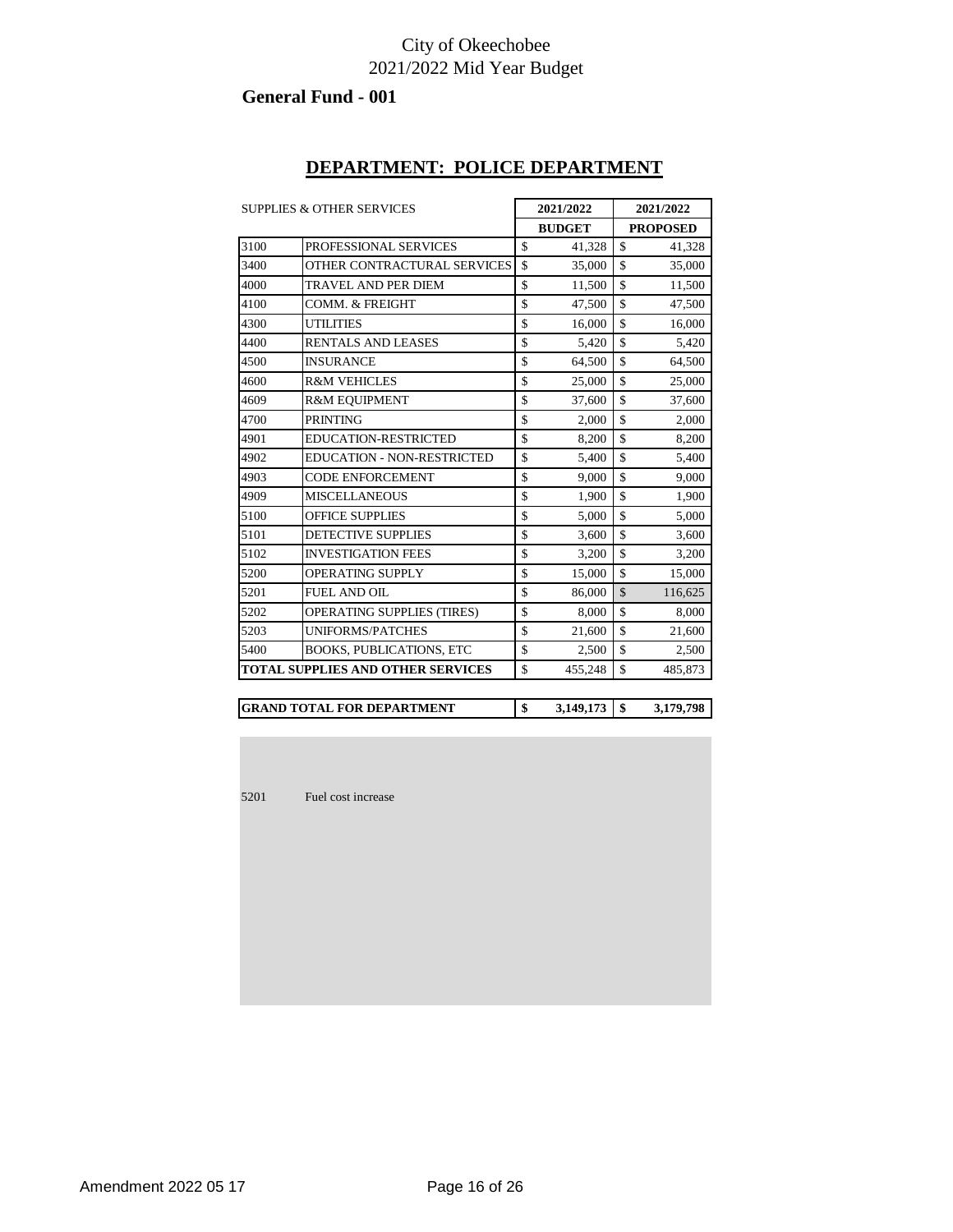#### **General Fund - 001**

#### **DEPARTMENT: FIRE DEPARTMENT (0522)**

| PERSONNEL COST:               |                                          | 2021/2022 |         | 2021/2022       |         |
|-------------------------------|------------------------------------------|-----------|---------|-----------------|---------|
|                               | <b>BUDGET</b>                            |           |         | <b>PROPOSED</b> |         |
| 1100                          | <b>EXECUTIVE SALARIES</b>                | \$        | 57,100  | \$              | 57,100  |
| 1200                          | <b>REGULAR SALARIES</b>                  | \$        |         | \$              |         |
| 1200                          | <b>SEPARATION EST INCL LEAVE BALANCE</b> | \$        | 110,950 | \$              | 110,950 |
| 1201                          | <b>HOLIDAY PAY</b>                       | \$        |         | \$              |         |
| 1202                          | <b>ACTING LIEUT/PLANNER</b>              | \$        |         | \$              |         |
| 1300                          | <b>OTHER SALARY</b>                      | \$        |         | \$              |         |
| 1400                          | <b>OVERTIME</b>                          | \$        |         | \$              |         |
| 1401                          | <b>OVERTIME PAY/ANNUAL &amp; SICK</b>    | \$        |         | \$              |         |
| 1501                          | <b>VOLUNTEER PAY</b>                     | \$        |         | \$              |         |
| 1510                          | LONGEVITY/SERVICE INCENTIVE              | \$        | 750     | \$              | 750     |
| 1540                          | <b>CAREER EDUCATION</b>                  | \$        | 400     | \$              | 400     |
| 2100                          | <b>FICA</b>                              | \$        | 7,600   | \$              | 7,600   |
| 2200                          | <b>RETIREMENT</b>                        | \$        | 45,000  | \$              | 50,800  |
| 2300                          | LIFE AND HEALTH INSURANCE                | \$        | 7,100   | \$              | 7,100   |
| 2400                          | <b>WORKERS COMPENSATION</b>              | \$        | 1,980   | \$              | 1,980   |
| 2500                          | UNEMPLOYMENT COMPENSATION                | \$        | 25,000  | \$              | 25,000  |
| <b>TOTAL PERSONNEL COSTS:</b> |                                          | \$        | 255,880 | \$              | 261,680 |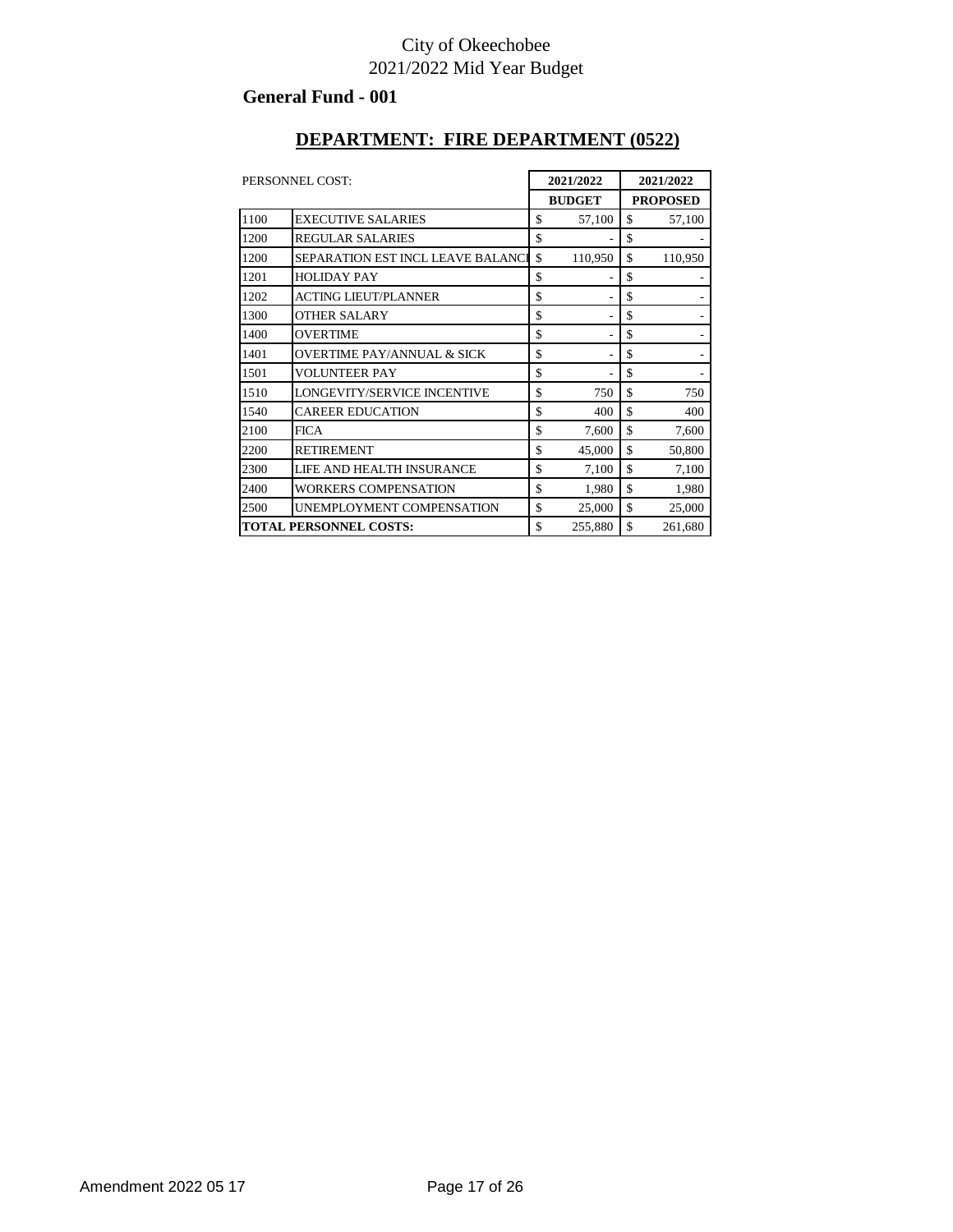#### **General Fund - 001**

#### **DEPARTMENT: FIRE DEPARTMENT (0522)**

|      | <b>SUPPLIES &amp; OTHER SERVICES</b><br>2021/2022 |    | 2021/2022     |                    |                 |
|------|---------------------------------------------------|----|---------------|--------------------|-----------------|
|      |                                                   |    | <b>BUDGET</b> |                    | <b>PROPOSED</b> |
| 3100 | PROFESSIONAL SERVICES (MD)                        | \$ |               | \$                 |                 |
| 3102 | PROF SERV (PHYS FOR SCBA)                         | \$ |               | \$                 |                 |
| 3103 | WELLNESS PROGRAM (Gym)                            | \$ |               | \$                 |                 |
| 3400 | <b>FIRE CONTRACTUAL SERVICES</b>                  | \$ | 609,000       | \$                 | 609,000         |
| 3401 | CONTRACTUAL SER-3 TEMP FF                         | \$ | 150,000       | \$                 | 28,000          |
| 4000 | <b>TRAVEL AND PER DIEM</b>                        | \$ |               | \$                 |                 |
| 4100 | <b>COMM. &amp; FREIGHT</b>                        | \$ | 10,000        | \$                 | 10,000          |
| 4300 | <b>UTILITIES</b>                                  | \$ | 7,500         | \$                 | 7,500           |
| 4400 | <b>RENTALS AND LEASES</b>                         | \$ | 250           | \$                 | 1,500           |
| 4500 | <b>INSURANCE</b>                                  | \$ | 16,500        | \$                 | 16,500          |
| 4600 | <b>R&amp;M VEHICLES</b>                           | \$ | 3,000         | \$                 | 3,000           |
| 4609 | R&M BUILDING & EQUIPMENT                          | \$ | 9,000         | \$                 | 9,000           |
| 4700 | <b>PRINTING</b>                                   | \$ | 125           | \$                 | 125             |
| 4901 | <b>EDUCATION</b>                                  | \$ |               | \$                 |                 |
| 4902 | PUBLIC EDUCATION & FIRE PREV.                     | \$ |               | \$                 |                 |
| 4905 | <b>TRAINING &amp; MATERIALS</b>                   | \$ |               | \$                 |                 |
| 4909 | <b>MISCELLANEOUS</b>                              | \$ | 200           | \$                 | 200             |
| 5100 | <b>OFFICE SUPPLIES</b>                            | \$ | 400           | $\mathbf{\hat{S}}$ | 400             |
| 5200 | <b>OPERATING SUPPLY</b>                           | \$ | 3,900         | \$                 | 1,900           |
| 5201 | <b>FUEL AND OIL</b>                               | \$ | 2,660         | \$                 | 2,660           |
| 5202 | <b>OPERATING SUPPLIES (TIRES)</b>                 | \$ | 1,500         | \$                 | 1,500           |
| 5203 | <b>UNIFORMS/PATCHES</b>                           | \$ | 750           | \$                 | 750             |
| 5400 | <b>BOOKS, PUBLICATIONS, ETC</b>                   | \$ | 200           | $\mathbf{\hat{S}}$ | 200             |
|      | <b>TOTAL SUPPLIES AND OTHER SERVICES:</b>         | \$ | 814,985       | \$                 | 692,235         |

| IGRAND TOTAL FOR DEPARTMENT |  | 1.070.865 |  | 953.915 |
|-----------------------------|--|-----------|--|---------|
|-----------------------------|--|-----------|--|---------|

Increased based on required contributions

Reduced based on '0' Temporay Firefighters employed for remainder of fy

Amendment various accounts based on usage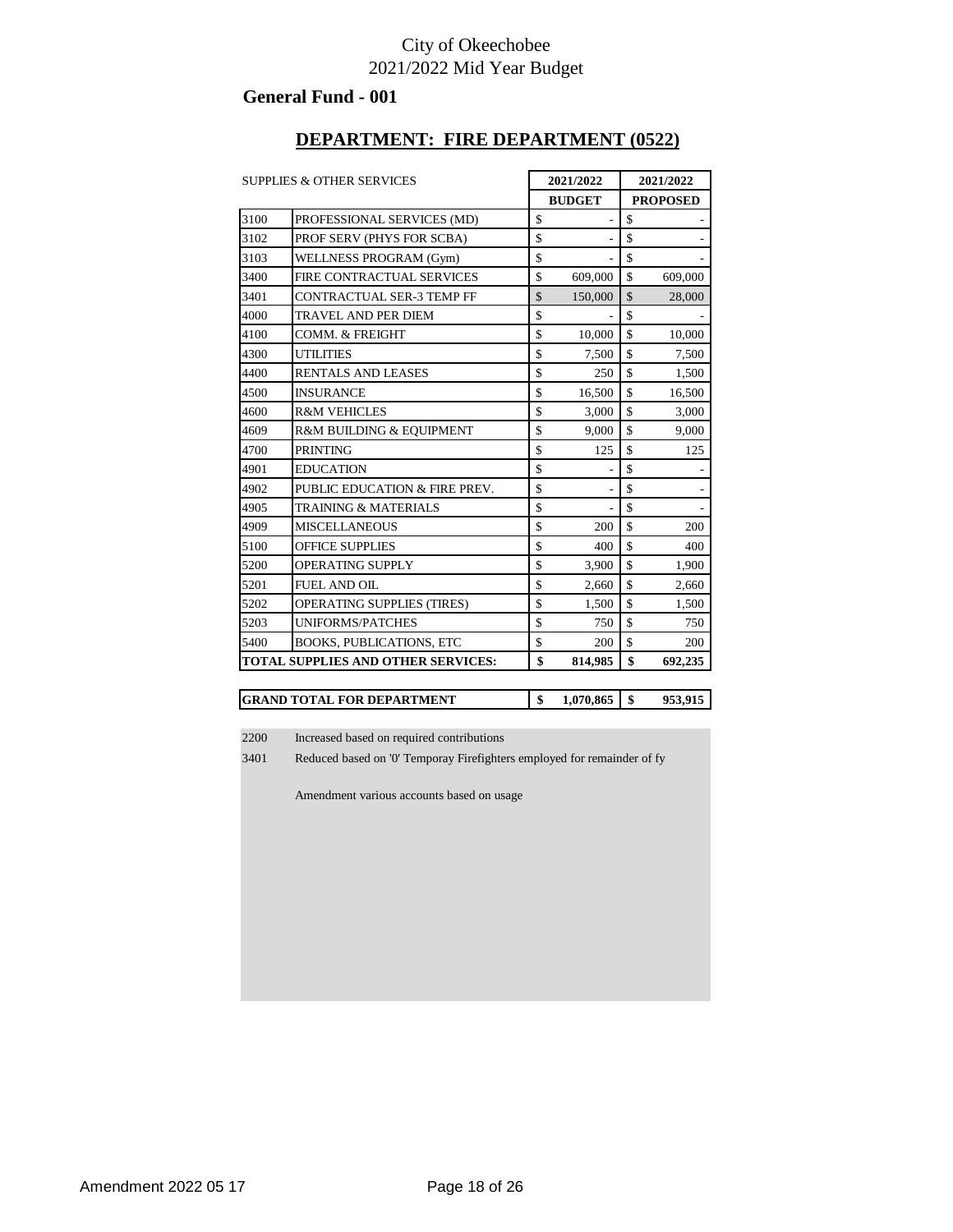#### **General Fund - 001**

#### **DEPARTMENT: PUBLIC WORKS (0541)**

|                               | PERSONNEL COST:             | 2021/2022 |               | 2021/2022 |                 |
|-------------------------------|-----------------------------|-----------|---------------|-----------|-----------------|
|                               |                             |           | <b>BUDGET</b> |           | <b>PROPOSED</b> |
| 1100                          | <b>EXECUTIVE SALARIES</b>   | \$        | 84,900        | \$        | 84,900          |
| 1200                          | <b>REGULAR SALARIES</b>     | \$        | 386,100       | \$        | 386,100         |
| 1300                          | <b>OTHER SALARIES</b>       | \$        |               | \$        |                 |
| 1400                          | <b>OVERTIME</b>             | \$        | 8,000         | \$        | 8,000           |
| 1510                          | LONGEVITY/SERVICE INCENTIVE | \$        |               | \$        |                 |
| 2100                          | <b>FICA</b>                 | \$        | 36,100        | \$        | 36,100          |
| 2200                          | <b>RETIREMENT</b>           | \$        | 35,800        | \$        | 35,800          |
| 2300                          | LIFE AND HEALTH INSURANCE   | \$        | 141,900       | \$        | 141,900         |
| 2400                          | <b>WORKERS COMPENSATION</b> | \$        | 32,700        | \$        | 32,700          |
| 2500                          | UNEMPLOYMENT COST           | \$        |               | \$        |                 |
| <b>TOTAL PERSONNEL COSTS:</b> |                             | \$        | 725,500       | \$        | 725,500         |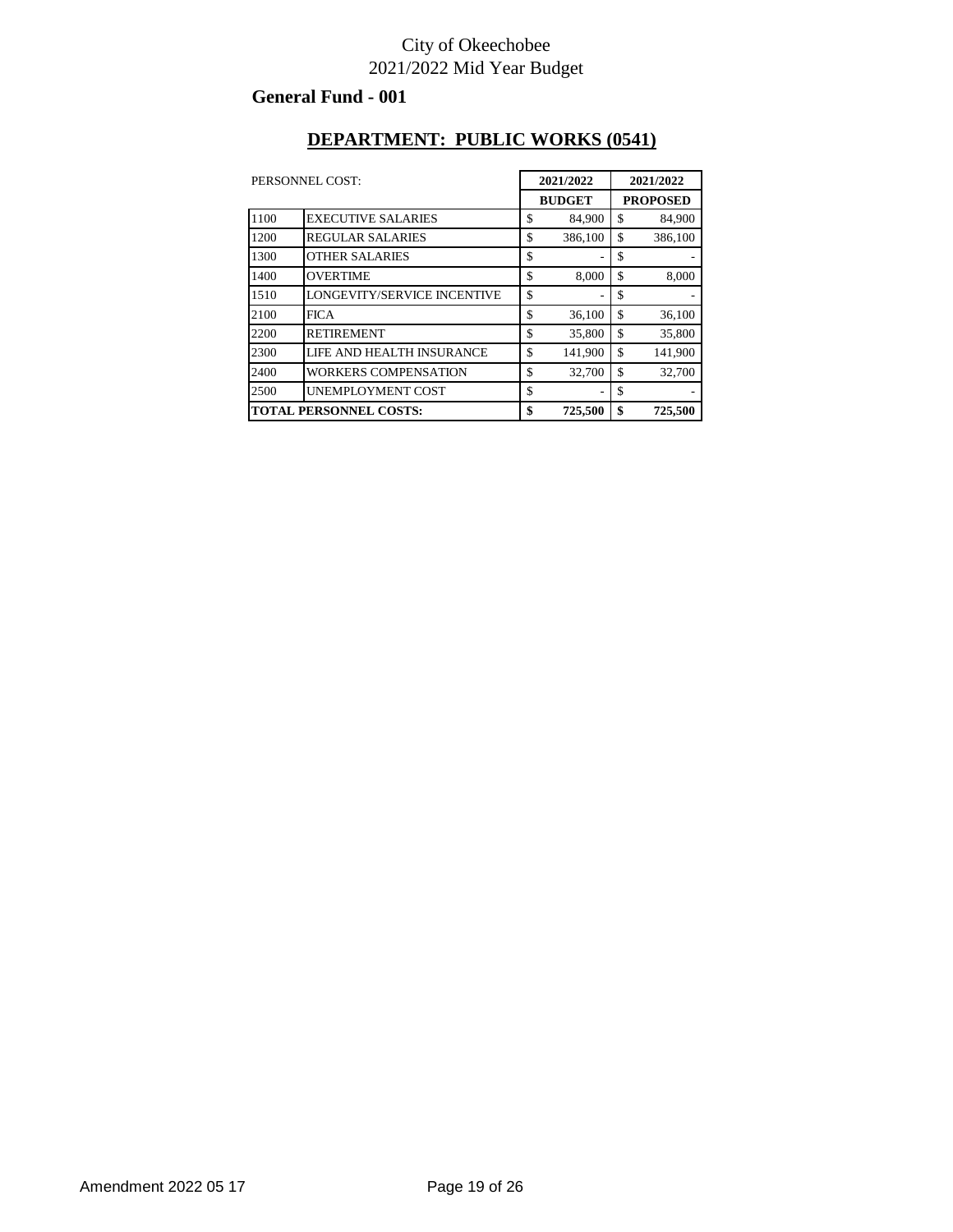#### **General Fund - 001**

|      | DEFANTMENT; FUDLIC WONNS (0541) |               |               |                 |
|------|---------------------------------|---------------|---------------|-----------------|
|      |                                 | 2021/2022     |               | 2021/2022       |
|      |                                 | <b>BUDGET</b> |               | <b>PROPOSED</b> |
| 3100 | PROFESSIONAL SERVICES           | \$<br>5,000   | S             | 5,000           |
| 3400 | OTHER CONTRACTUAL SERVICES      | \$<br>5,000   | \$            | 5,000           |
| 3401 | <b>GARBAGE COLLECTION FEE</b>   | \$<br>402,900 | \$            | 402,900         |
| 4000 | <b>TRAVEL AND PER DIEM</b>      | \$<br>1,250   | $\mathcal{S}$ | 3,250           |
| 4100 | <b>COMM. &amp; FREIGHT</b>      | \$<br>16,000  | \$            | 16,000          |
| 4300 | <b>UTILITIES</b>                | \$<br>25,000  | \$            | 25,000          |
|      |                                 |               |               |                 |

#### **DEPARTMENT: PUBLIC WORKS (0541)**

|                                           | <b>GRAND TOTAL FOR DEPARTMENT</b>       | \$<br>1,394,125 | \$<br>1,408,562 |
|-------------------------------------------|-----------------------------------------|-----------------|-----------------|
|                                           |                                         |                 |                 |
| <b>TOTAL SUPPLIES AND OTHER SERVICES:</b> |                                         | \$<br>668,625   | \$<br>683,062   |
| 5400                                      | <b>BOOKS, PUBLICATIONS, ETC</b>         | \$<br>100       | \$<br>100       |
| 5205                                      | MOSQUITO CONTROL                        | \$<br>6,000     | \$<br>6,000     |
| 5204                                      | <b>DUMPING FEES</b>                     | \$<br>1,000     | \$<br>1,000     |
| 5203                                      | <b>UNIFORMS</b>                         | \$<br>6,000     | \$<br>6,000     |
| 5202                                      | <b>OPERATING SUPPLIES (TIRES)</b>       | \$<br>2,000     | \$<br>4,000     |
| 5201                                      | <b>FUEL AND OIL</b>                     | \$<br>39,125    | \$<br>53,562    |
| 5200                                      | <b>OPERATING SUPPLY</b>                 | \$<br>9,000     | \$<br>9,000     |
| 5100                                      | <b>OFFICE SUPPLIES</b>                  | \$<br>500       | \$<br>500       |
| 4909                                      | <b>MISCELLANEOUS</b>                    | \$<br>250       | \$<br>250       |
| 4901                                      | <b>EDUCATION</b>                        | \$<br>2,500     | \$<br>8,500     |
| 4609                                      | R&M BUILDING & EQUIPMENT                | \$<br>47,500    | \$<br>47,500    |
| 4608                                      | Demolition cost/cleanup/admin cost, etc | \$<br>25,000    | \$<br>15,000    |
| 4605                                      | <b>R&amp;M PARKS</b>                    | \$<br>22,500    | \$<br>22,500    |
| 4600                                      | <b>R&amp;M VEHICLES</b>                 | \$<br>7,000     | \$<br>7,000     |
| 4500                                      | <b>INSURANCE</b>                        | \$<br>41,500    | \$<br>41,500    |
| 4400                                      | <b>RENTALS &amp; LEASES</b>             | \$<br>3,500     | \$<br>3,500     |
| 4300                                      | <b>UTILITIES</b>                        | \$<br>25,000    | \$<br>25,000    |
| 4100                                      | <b>COMM. &amp; FREIGHT</b>              | \$<br>16,000    | \$<br>16,000    |
| 4000                                      | <b>TRAVEL AND PER DIEM</b>              | \$<br>1,250     | \$<br>3,250     |
| 3401                                      | <b>GARBAGE COLLECTION FEE</b>           | \$<br>402,900   | \$<br>402,900   |

4000<br>4901 Per diem increse re: CDL Training

- CDL Training Class for employees
- Decrease budget for demo cost
- Fuel price increase
- Increased in demand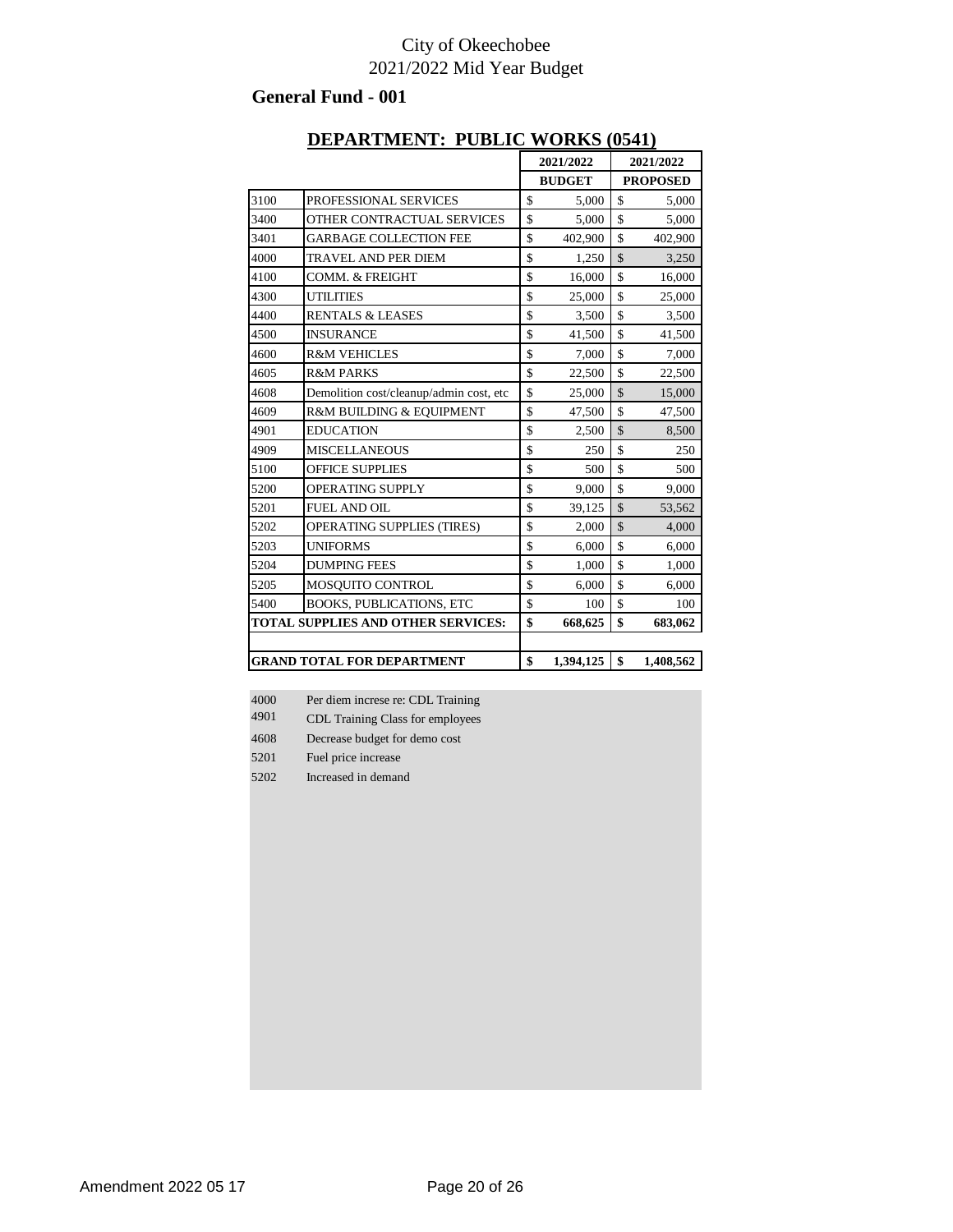### **Public Facility Fund-301**

#### **Public Facility Fund (Transportation)**

| 2021/2022 |         | 2021/2022       |  |
|-----------|---------|-----------------|--|
|           |         | <b>PROPOSED</b> |  |
| D         | 923,970 | Φ               |  |
|           |         | <b>BUDGET</b>   |  |

|              | <b>REVENUES</b>                  |                 |     |           |
|--------------|----------------------------------|-----------------|-----|-----------|
| 301-313.4100 | <b>LOCAL OPTION GAS TAX</b>      | \$<br>347,800   | \$  | 347,800   |
| 301-313.4200 | LOCAL ALTER, FUEL USER FEE       | \$<br>212,300   | \$  | 212,300   |
| 301-335.1220 | <b>SRS EIGHT CENT MOTOR FUEL</b> | \$<br>60,500    | \$  | 60,500    |
| 301-312.3000 | NINTH CENT FUEL TAX              | \$<br>61,050    | \$  | 61,050    |
| 301-335.4100 | <b>MOTOR FUEL TAX REBATE</b>     | \$<br>1,200     | \$  | 1,200     |
| 301-361.1000 | <b>SCOP</b> Funding              | \$<br>334,951   | \$  | 334,951   |
| 301-361.1000 | <b>INTEREST EARNINGS</b>         | \$<br>900       | \$  | 900       |
| 301-369.1000 | <b>MISCELLANEOUS</b>             |                 |     |           |
|              | <b>AMERICAN RESCUE PLAN</b>      | \$<br>1.140.000 | \$. |           |
|              | <b>TOTAL REVENUES</b>            | \$<br>2,158,701 | \$  | 1,018,701 |

|              | <b>EXPENDITURES</b>             |                 |               |
|--------------|---------------------------------|-----------------|---------------|
| 301-549.3100 | PUBLIC FAC.-PROFESSIONAL SER.   | \$<br>55,000    | \$<br>108,810 |
| 301-549-3400 | PUBLIC FAC. CONTRACTUAL SERVICE | \$<br>90,000    | \$<br>90,000  |
| 301-549-4300 | PUBLIC FAC. UTILITIES           | \$<br>65,000    | \$<br>65,000  |
| 301-549-4609 | <b>REPAIR &amp; MAINTENANCE</b> | \$<br>86,500    | \$<br>86,500  |
| 301-549-4909 | <b>MISC-PARK HOLIDAY LIGHTS</b> | \$<br>1,000     | \$<br>1,000   |
| 301-549-5300 | PUBLIC FAC. ROAD & MATERIALS    | \$<br>80,000    | \$<br>80,000  |
| 301-549-6300 | PUBLIC FAC. IMPROVEMENTS        | \$<br>1,100,000 | \$<br>100,000 |
| 301-549-6301 | <b>SCOP IMPROVEMENTS</b>        | \$<br>334,951   | \$<br>334,951 |
| 301-549.6302 | PUBLIC FAC. BEAUTIFICATION      | \$<br>5,000     | \$<br>5,000   |
| 301-549.6400 | PUBLIC FAC. MACHINERY & EQUIP   | \$<br>160,750   | \$<br>20,750  |
|              | <b>TOTAL EXPENSES</b>           | \$<br>1,978,201 | \$<br>892,011 |

| Transfer to General Fund       | æ | 350,000 | 350,000 |
|--------------------------------|---|---------|---------|
|                                |   |         |         |
| <b>F/Y ENDING FUND BALANCE</b> | æ | 754,470 | 700,660 |

|      | Eng/Prof Services -Other-Higher costs than anticipated for 5th Ave |
|------|--------------------------------------------------------------------|
| 3100 | SCOP and SE 4th Projects.                                          |
|      | Removed Storm Water Infiltration repair pipe lining budget within  |
| 6300 | <b>Industriatial Grant Fund</b>                                    |
| 6400 | Move Vacume Truck expense to grant<br>fund                         |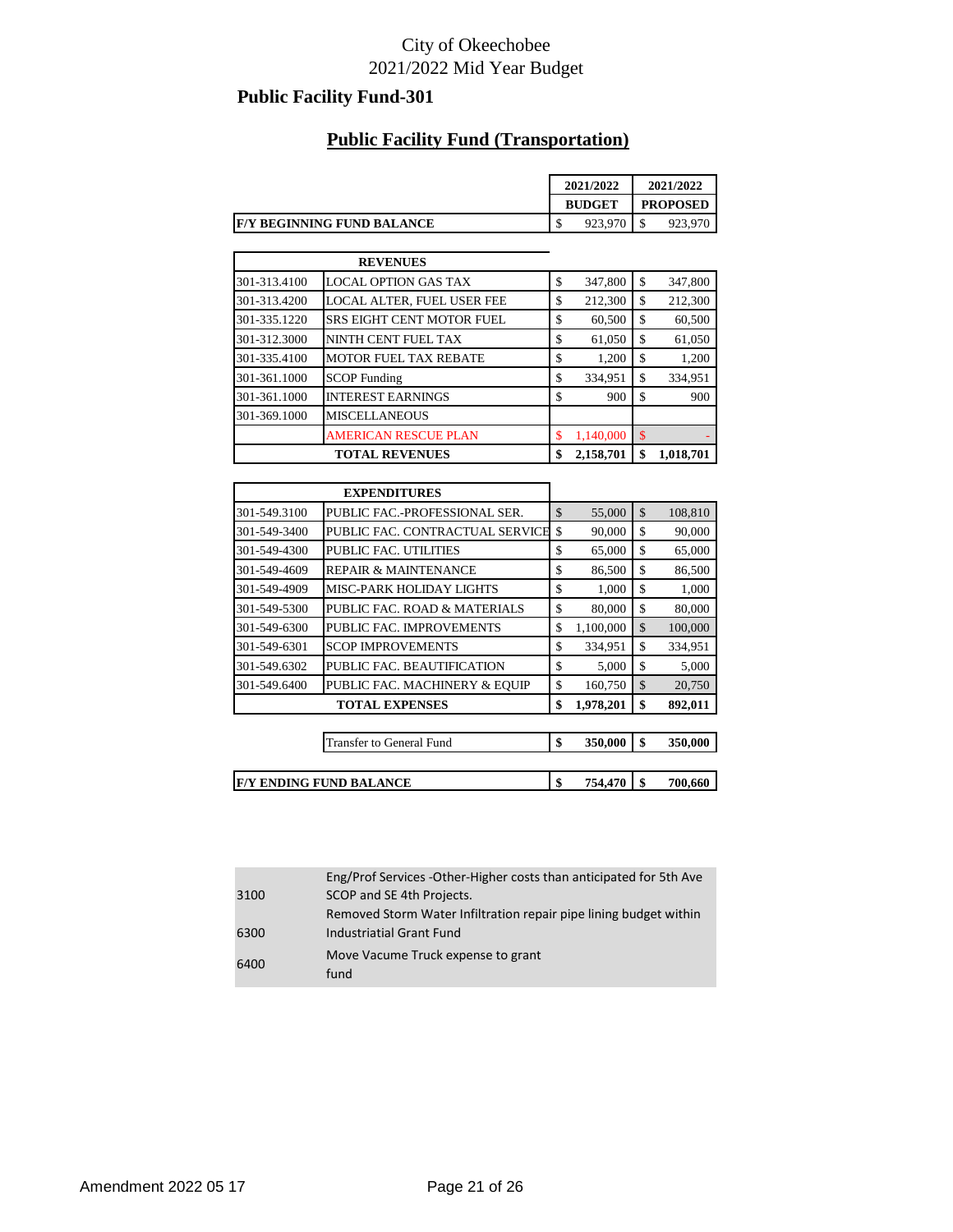# **CAPITAL PROJECTS IMPROVEMENTS**

|                 |                                                      | 2021/2022 |               | 2021/2022 |                 |
|-----------------|------------------------------------------------------|-----------|---------------|-----------|-----------------|
|                 |                                                      |           | <b>BUDGET</b> |           | <b>PROPOSED</b> |
|                 | <b>F/Y BEGINNING FUND BALANCE</b><br>3,685,061<br>\$ |           | \$            | 3,685,061 |                 |
| <b>REVENUES</b> |                                                      |           |               |           |                 |
| 304-383.0000    |                                                      | \$        |               | \$        |                 |
| 304-364.1000    | <b>DISPOSITION OF FIXED ASSETS</b>                   | \$        | 121.000       | \$        | 148,500         |
| 304-361.1000    | <b>INTEREST EARNINGS</b>                             | \$        |               | \$        |                 |
| 304-369.1000    | <b>MISCELLANEOUS</b>                                 | \$        |               | S         |                 |
| 304-369.1000    | <b>AMERICAN RESCUE PLAN</b>                          | \$        | 50,000        | \$        |                 |
|                 | <b>TOTAL REVENUES</b>                                | -\$       | 171.000       | \$        | 148,500         |

| <b>EXPENDITURES</b> |                                     |                      |               |         |
|---------------------|-------------------------------------|----------------------|---------------|---------|
| 304-549-3100        | <b>Professional Services</b>        | \$<br>ä,             | \$            |         |
| 304-512-3100        | <b>Professional Services</b>        | \$<br>÷,             | \$            |         |
| 304-511-6400        | <b>ADMINISTRATION CAPITAL</b>       | \$<br>ä,             | \$            | 90,000  |
| 304-512-6400        | <b>ADMINISTRATION CAPITAL</b>       | \$                   | \$            |         |
| 304-513-6400        | <b>FINANCE CAPITAL</b>              | \$<br>2,500          | \$            | 2,500   |
| 304-519-6400        | <b>GENERAL SERVICES CAPITAL</b>     | \$<br>47,500         | \$            | 47,500  |
| 304-521-6400        | <b>LAW ENFORCEMENT CAPITAL</b>      | \$<br>128,800        | \$            | 128,800 |
| 304-522-6400        | FIRE PROTECTION CAPITAL             | \$                   | \$            |         |
| 304-536.6400        | SEWER/WASTEWATER                    | \$<br>45,000         | $\mathcal{S}$ |         |
| 304-541-6400        | PUBLIC WORKS CAPITAL                | \$                   | \$            |         |
| 304-549-6400        | Other Capital (Pub Safety, Transp.) | \$<br>15,000         |               |         |
| 304-549-6401        | PARKS CAPITAL IMPROVEMENT           | \$<br>55,000         | \$            | 105,000 |
| 304-549-6402        | MEDIAN REPLACEMENT & ROW            | \$<br>10,000         | \$            | 10,000  |
| 304-549.6403        | <b>TREE PROGRAM</b>                 | \$<br>15,000         | \$            | 15,000  |
| 304-584.6400        | <b>FUTURE CAPITAL PROJECTS</b>      | \$<br>$\overline{a}$ | \$            |         |
| 304-2512-6400       | <b>CLERK CAPITAL</b>                | \$                   | \$            |         |
|                     | <b>TOTAL EXPENDITURES</b>           | \$<br>318,800        | \$            | 398,800 |
|                     |                                     |                      |               |         |
|                     | OTHER REVENUES AND TRANSFER IN      |                      |               |         |
|                     | Other Grants - Transfer In          | \$<br>$\overline{a}$ | \$            |         |
|                     | <b>TOTAL TRANSFER INS</b>           | \$                   | \$            |         |

| F/Y ENDING FUND BALANCE |                                      | 2,663,727 | 2,696,554 |
|-------------------------|--------------------------------------|-----------|-----------|
|                         |                                      |           |           |
|                         | TOTAL TRANSFER OUT                   | 873.534   | 738,207   |
|                         | <b>ITRANSFER OUT TO GENERAL FUND</b> | 873.534   | 738,207   |

**511-6400 Primitive Baptist Church**

**541-6401 Added \$50,000 for match of \$100,000 for Cattlman's Square**

**536-6400 Move Eng Services to Grant Fund expense**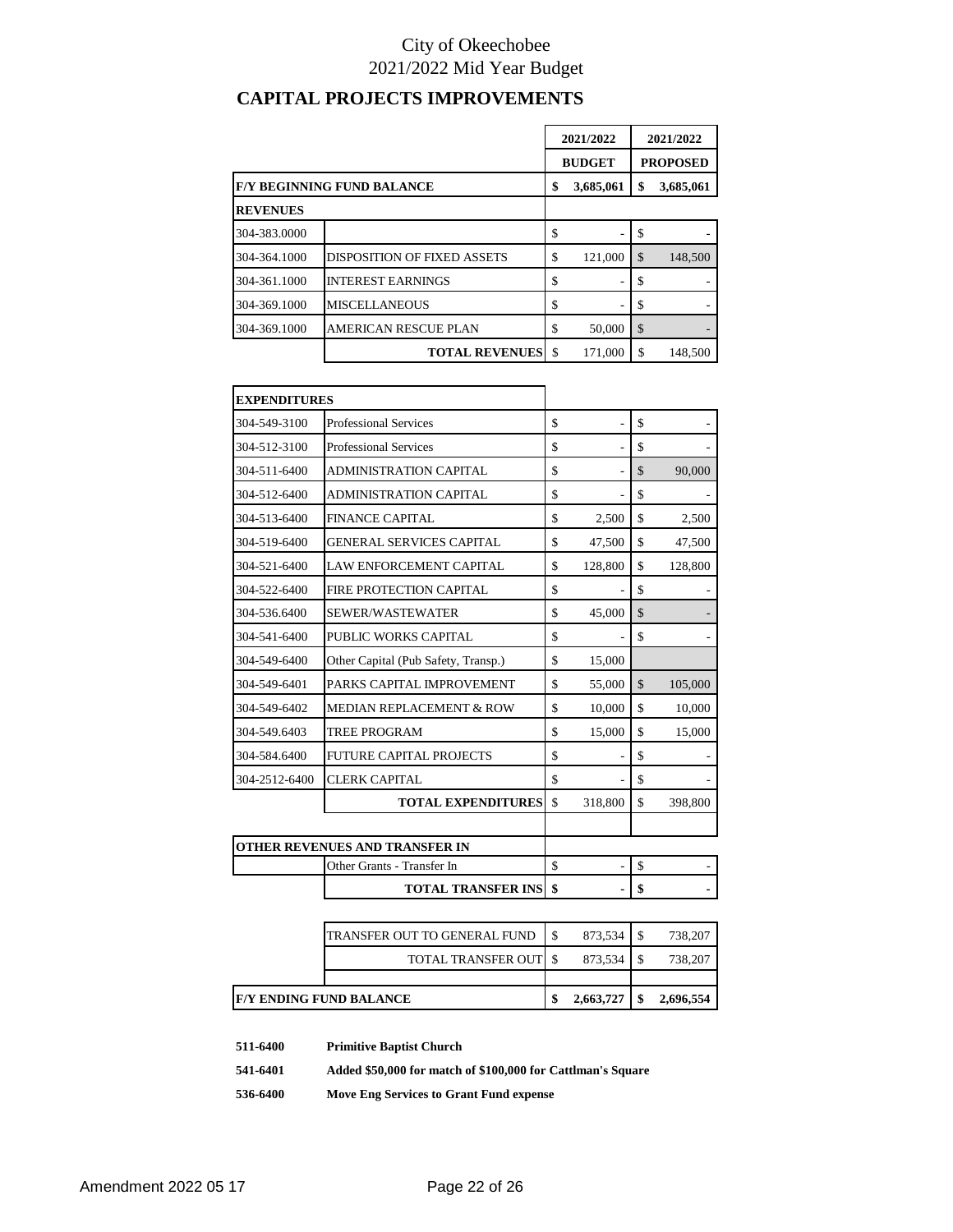#### **Other Grants**

# **RECAPITULATION - REVENUE & EXPENSES**

|                                    | 2021/2022     | 2021/2022       |         |  |
|------------------------------------|---------------|-----------------|---------|--|
|                                    | <b>BUDGET</b> | <b>PROPOSED</b> |         |  |
| <b>IF/Y BEGINNING FUND BALANCE</b> | 260.000       |                 | 260,000 |  |

| <b>REVENUES</b> |                                     |    |         |     |         |
|-----------------|-------------------------------------|----|---------|-----|---------|
| 302-331.3903    | <b>TMDL Grant</b>                   |    |         |     |         |
| 302-331-3904    | Stormwater Drainage Grant           | S  | 300,000 | S   | 300,000 |
| 302-331.3905    | Section 319 Grant                   |    |         |     |         |
| 302-361.1000    | <b>Interest Earnings</b>            |    |         |     |         |
| 302-381.0000    | TRANSFER IN -CAPITAL ASSIGNED FUNDS | \$ |         |     |         |
| 302-381.0000    | TRANSFER IN -CAPITAL FUND RESERVES  | S  | ۰       |     |         |
|                 | <b>TOTAL REVENUESI \$</b>           |    | 300,000 | \$. | 300,000 |

| <b>EXPENDITURES</b> |                                    |               |               |
|---------------------|------------------------------------|---------------|---------------|
| 302-2552.3100       | PROFESSIONAL SERVICES              |               |               |
| 302-2552.3200       | <b>ADMINISTRATIVE SERVICES</b>     |               |               |
| 302-2552.4609       | TEMPORARY RELOCATION               |               |               |
| 302-2552.4609       | HOUSING REHAB DEMO/REPL/RELOC      |               |               |
| 302-2552.4909       | <b>MISCELLANEOUS</b>               |               |               |
| 302-2000-4909       | <b>MISCELLANEOUS - BANKING EXP</b> |               |               |
| 302-2752.3100       | PROFESSIONAL SERVICES              | \$<br>45,000  | \$<br>45,000  |
| 302-2752.3200       | <b>ADMINISTRATIVE SERVICES</b>     | \$<br>13,500  | \$<br>13,500  |
| 302-2752.4909       | <b>MISCELLANEOUS</b>               | \$<br>1,500   | \$<br>1,500   |
| 302-2752.4609       | STREET IMPROVEMENTS/ADDITIONS      |               |               |
| 302-2752.6300       | <b>INFRASTRUCTURE IMPROVEMENTS</b> | \$            | \$            |
| 302-2752-6400       | Park and Canal Improvements        | \$<br>370,000 | \$<br>370,000 |
|                     | <b>TOTAL EXPENSES</b>              | \$<br>430,000 | \$<br>430,000 |
|                     |                                    |               |               |

| <b>Return General Fund Loan   \$</b> |  |
|--------------------------------------|--|
|                                      |  |

**F/Y ENDING FUND BALANCE** <br> **S** 130,000 \$ 130,000

DUE TO GENERAL FUND

Grant project related to: Taylor Creek SE 4th Street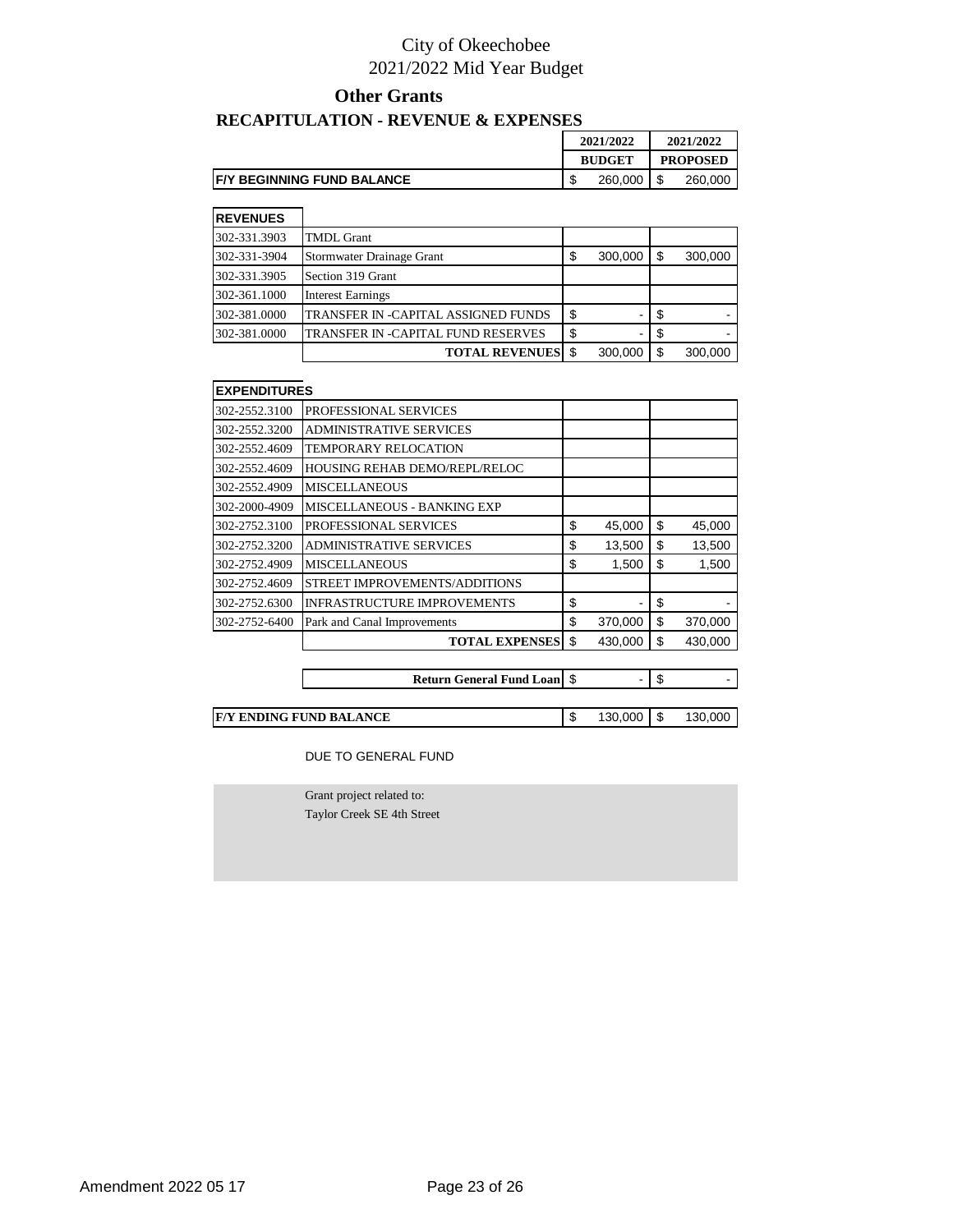### **Industrial Develeopment Grant Fund**

#### **RECAPITULATION - REVENUE & EXPENSES**

|                                    | 2021/2022     | 2021/2022       |
|------------------------------------|---------------|-----------------|
|                                    | <b>BUDGET</b> | <b>PROPOSED</b> |
| <b>IF/Y BEGINNING FUND BALANCE</b> | -             | -<br>۰D         |

| <b>REVENUES</b> |                                |  |           |
|-----------------|--------------------------------|--|-----------|
|                 |                                |  |           |
| 305-332.1000    | American Rescue Plan Act Funds |  | 1,456,482 |
| 305-369.1000    | <b>Misc Revenues</b>           |  |           |
|                 |                                |  |           |
|                 | <b>TOTAL REVENUES</b> \$       |  | 1,456,482 |

| <b>EXPENDITURES</b> |                                            |   |   |                 |
|---------------------|--------------------------------------------|---|---|-----------------|
|                     |                                            |   |   |                 |
| 305-538.3100        | PROFESSIONAL SERVICES-Engineering Services |   |   | \$<br>94,924    |
| 305-538.4909        | <b>ADMINISTRATIVE SERVICES</b>             |   |   | \$              |
| 305-538.6300        | Stormwater Infrastructure                  | S | - | \$<br>1,044,558 |
| 305-538.6400        | Machinery & Equipment                      |   |   | \$<br>302,000   |
| 305-538.6401        | Storm Water System Asset Mgnt Software     |   |   | \$<br>15,000    |
|                     | <b>TOTAL EXPENSES</b>                      |   |   | 1,456,482       |

| <b>ENDING FUND BALANCE</b> |
|----------------------------|
|----------------------------|

| DUE TO GENERAL FUND |  |  |  |
|---------------------|--|--|--|
|---------------------|--|--|--|

|          | Grant Project related to:                                                      |
|----------|--------------------------------------------------------------------------------|
| 538-6300 | Initial Eng. Services (Craig A Smith) Commerce Park; Stormwater System Mapping |
| 538-6300 | Stormwater ProjectNew and Rehabilitation of system)                            |
| 538-6400 | Vacume Truck for storwater cleanup                                             |
| 538-6401 | <b>Asset Management Software</b>                                               |
|          |                                                                                |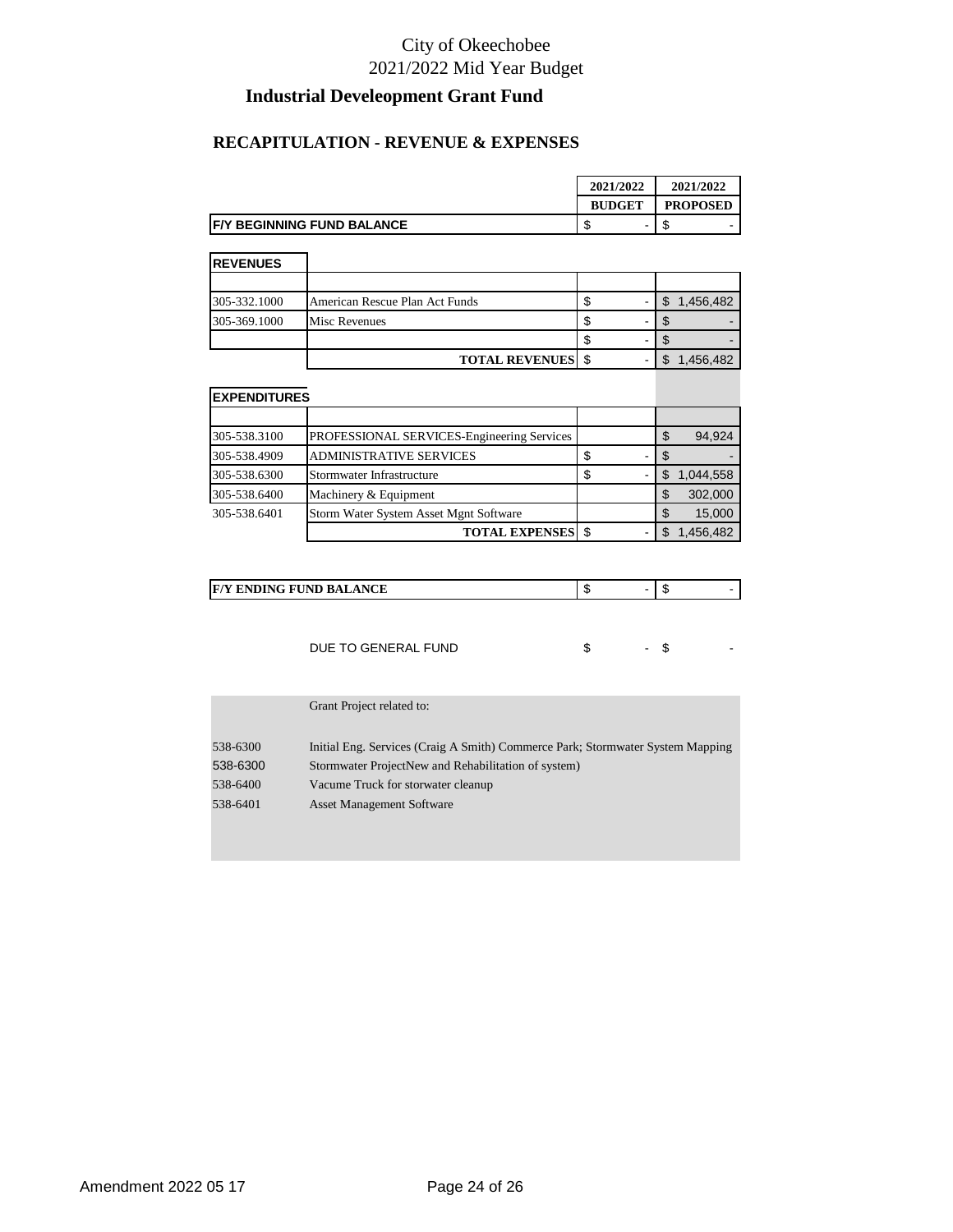### **Appropriations Grant**

#### **RECAPITULATION - REVENUE & EXPENSES**

|                                    | 2021/2022     | 2021/2022       |
|------------------------------------|---------------|-----------------|
|                                    | <b>BUDGET</b> | <b>PROPOSED</b> |
| <b>IF/Y BEGINNING FUND BALANCE</b> |               | -<br>w          |

| <b>REVENUES</b> |                                    |   |  |
|-----------------|------------------------------------|---|--|
|                 |                                    |   |  |
| 307-334.3900    | <b>Appropriation Funds</b>         | - |  |
| 307-361.1000    | <b>Interest Earnings</b>           | - |  |
| 307-381.0000    | TRANSFER IN -CAPITAL FUND RESERVES | - |  |
|                 | <b>TOTAL REVENUES</b> \$           |   |  |

| <b>EXPENDITURES</b> |                                            |   |  |  |
|---------------------|--------------------------------------------|---|--|--|
|                     |                                            |   |  |  |
| 307-559.3100        | PROFESSIONAL SERVICES-Engineering Services |   |  |  |
| 307-559.3102        | PROFESSIONAL SERVICES-Grant Admin          | S |  |  |
| 307-559.4909        | <b>ADMINISTRATIVE SERVICES</b>             | S |  |  |
| 307-559.6300        | STREET IMPROVEMENTS/ADDITIONS              |   |  |  |
|                     |                                            |   |  |  |
|                     | <b>TOTAL EXPENSES</b> \$                   |   |  |  |

|  | ANCE<br>D<br>$\mathbf{F}^r$<br>-67<br><br>$\sim$ | æ | кD |  |
|--|--------------------------------------------------|---|----|--|
|--|--------------------------------------------------|---|----|--|

DUE TO GENERAL FUND \$ 5

Grant Project related to: Taylor Creek SE 8th